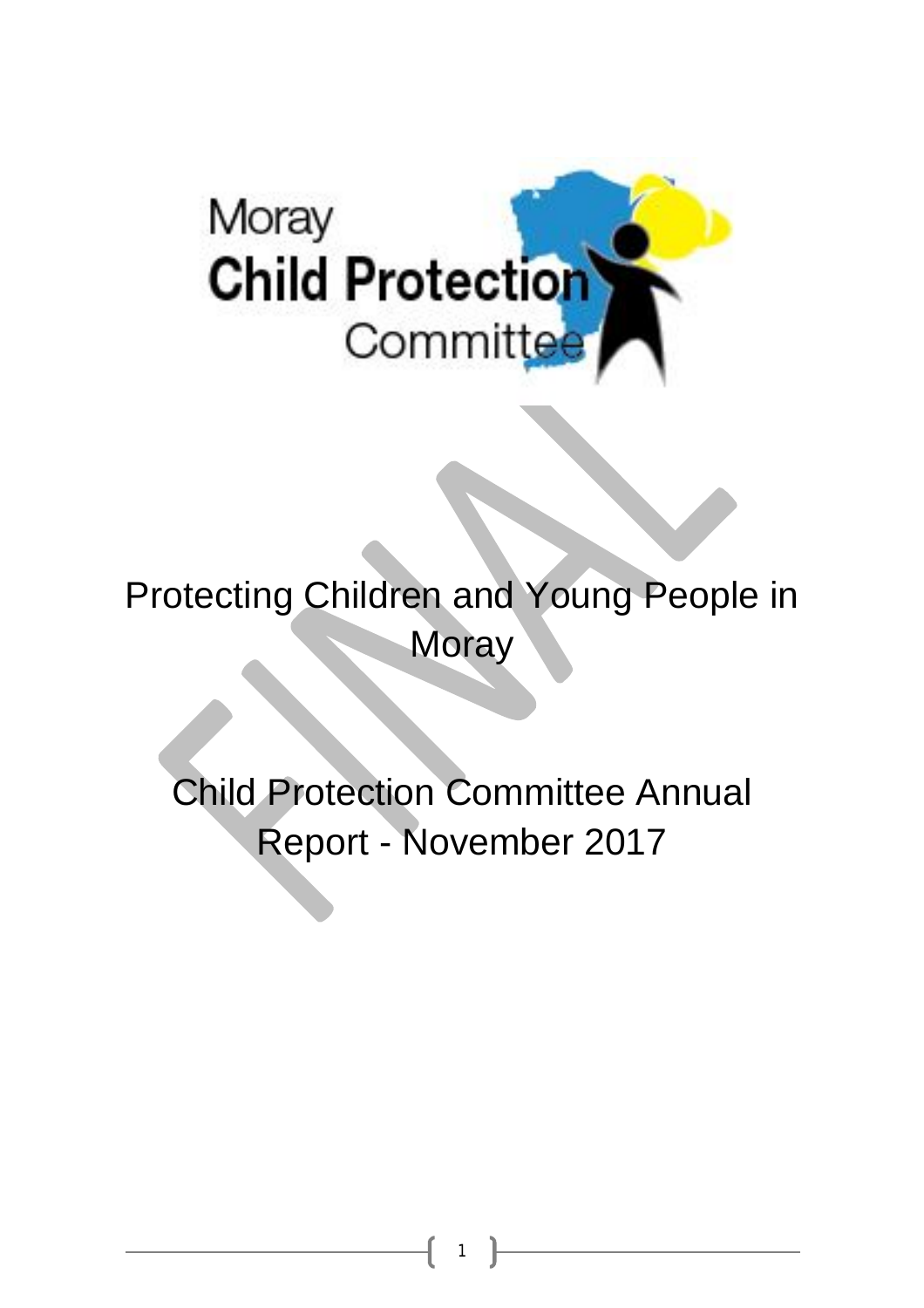## **Contents**

| Preface and statement from Chair          | 3               |
|-------------------------------------------|-----------------|
| Introduction                              | $\overline{4}$  |
| Joint Children's Services Inspection 2017 | 5               |
| Performance Management Information        | 8               |
| <b>Annual Development Day</b>             | 11              |
| <b>Fulfilling functions</b>               | 12 <sub>2</sub> |
| <b>Future Planning &amp; Conclusion</b>   | 15              |
| Appendix 1 - Membership and Resources     |                 |
| Appendix 2 - COG role and remit           |                 |
| Appendix 3 - CPC improvement plan         |                 |

2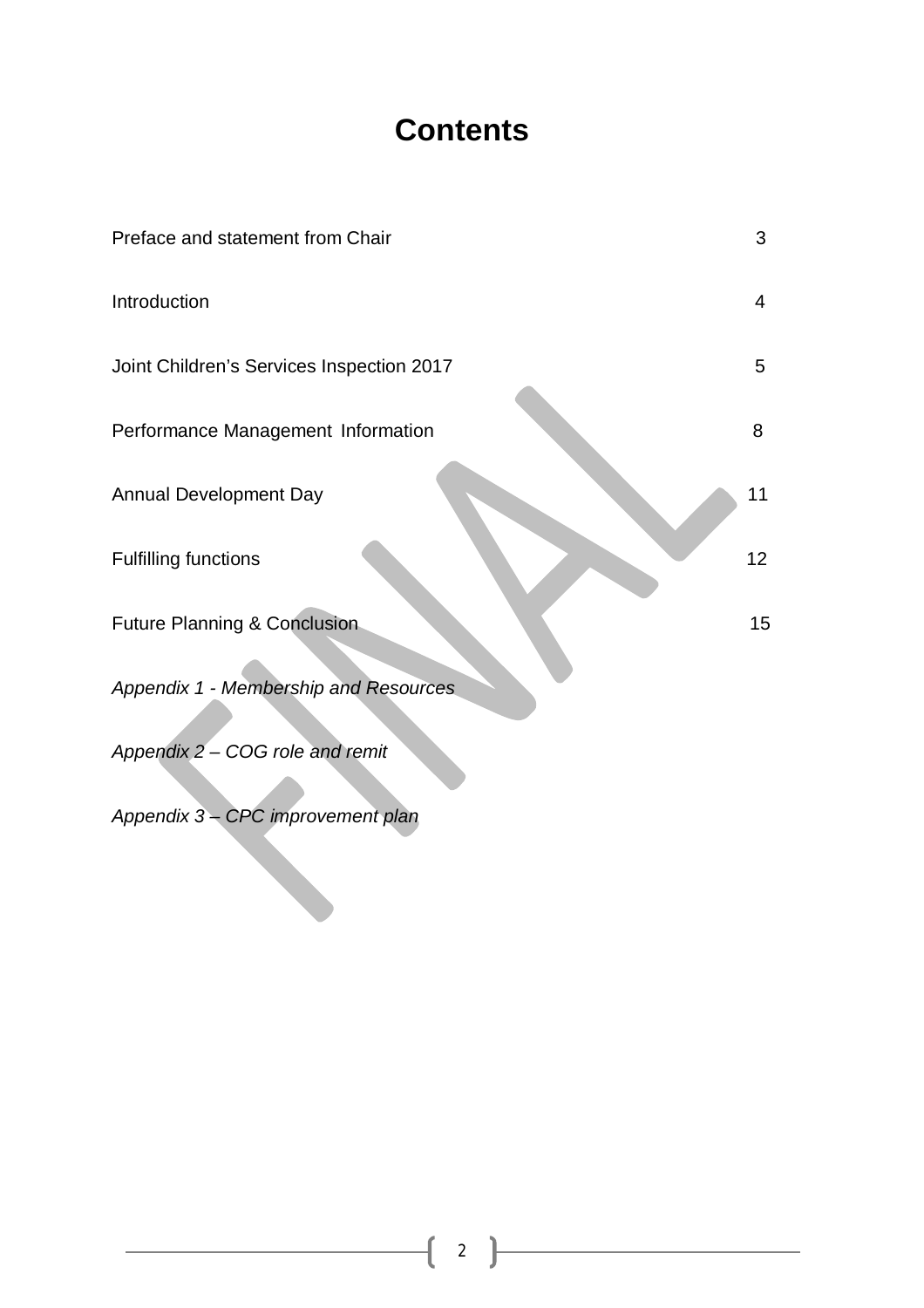#### **Preface from Chair of Moray Child Protection Committee**

On behalf of the Committee Members I am delighted to present the Annual Report of Moray Child Protection Committee (CPC). Child Protection in Moray is taken very seriously by all involved; this commitment is evidenced in this report through the developments and improvements undertaken throughout 2016/17.

The Moray Child Protection Committee covers the Moray local authority area bringing together key agencies to contribute to promoting the care and welfare of children in this area by aiming to ensure that all children are safeguarded and protected from harm and abuse. The Moray CPC works to promote inter-agency working, continuous improvement through self-evaluation and sharing best practice in child protection services. The work of the Moray CPC supports practice and aims to provide better outcomes for vulnerable children, young people and their families.

2016/17 proved to be a very challenging time for Moray CPC in both the preparation for and the outcome of the joint services children's inspection. Without doubt the message given was a difficult one to hear but the children and young people in Moray deserve the best services we can deliver and it is our job to do that. The response to the inspection has been robust and swift and continues.

Following on from the inspection it was agreed that the Chair of the CPC should be independent of the agencies directly involved in delivering services to children. As an interim position pending the appointment of an Independent Chair, Kathy Henwood, Continuing Support Service Manager was appointed Chair in September 2017. As this is my last Annual Report I would like to thank the CPC for the support offered to me during my time in the Chair.

This report:

- Links the work of Moray CPC directly to Moray Children's Services Plan
- Gives an update on the ongoing work of the Moray CPC
- Explains the key developments in the multi-agency training that has been delivered in Moray
- Gives key performance information for Moray and compares our data pan Grampian and also with our comparator authorities.
- Describes other key developments over 2016/17.

 $l$ acles

Susan Maclaren Chair, Moray Child Protection Committee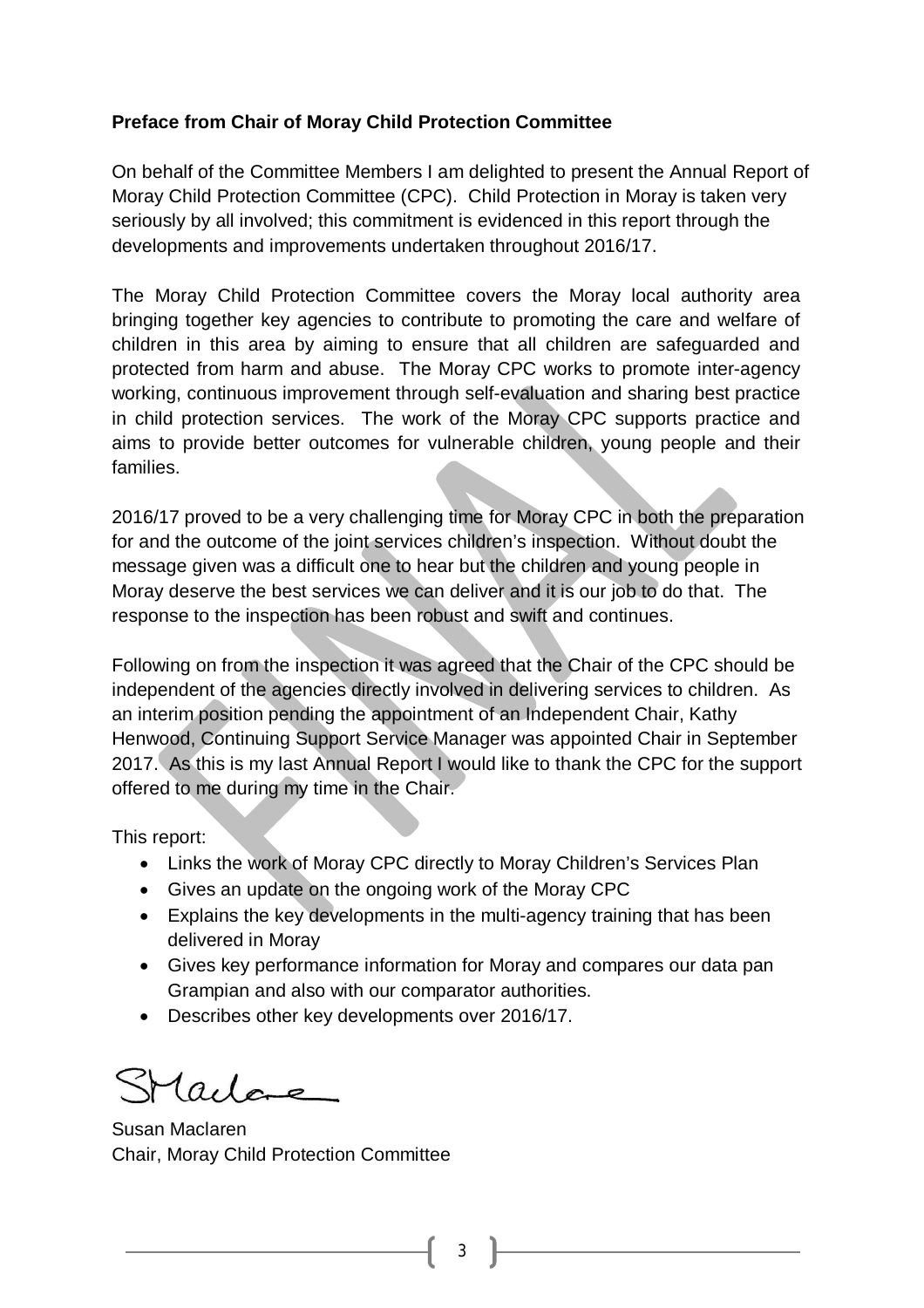#### **Introduction**

It has been another very busy year for all connected to Moray CPC. We were part of the recent Children's Service Inspection carried out by the Care Inspectorate. Our Locality Management Groups have developed and evolved alongside the Moray Learning and Development Group (MLDG). The continuous integration of Health and Social Care, Moray CPC Development Day and the National Child Protection Improvement Programme has all made for a challenging 12 months.

As detailed in this report, a key focus for Moray CPC over the past year has been the Children's Services Inspection and subsequent outcomes. As a result the new partnership planning and governance structures in Moray are as follows:



Participation on all committees/groups includes The Moray Council, NHS Grampian, Police Scotland, the Third Sector and the Armed Forces. The membership and resources of Moray CPC can be found at **Appendix 1.** Moray CPC is governed by the Chief Officers Group (COG) and the role and remit of the COG, along with the rest of the groups, can be found at **Appendix 2**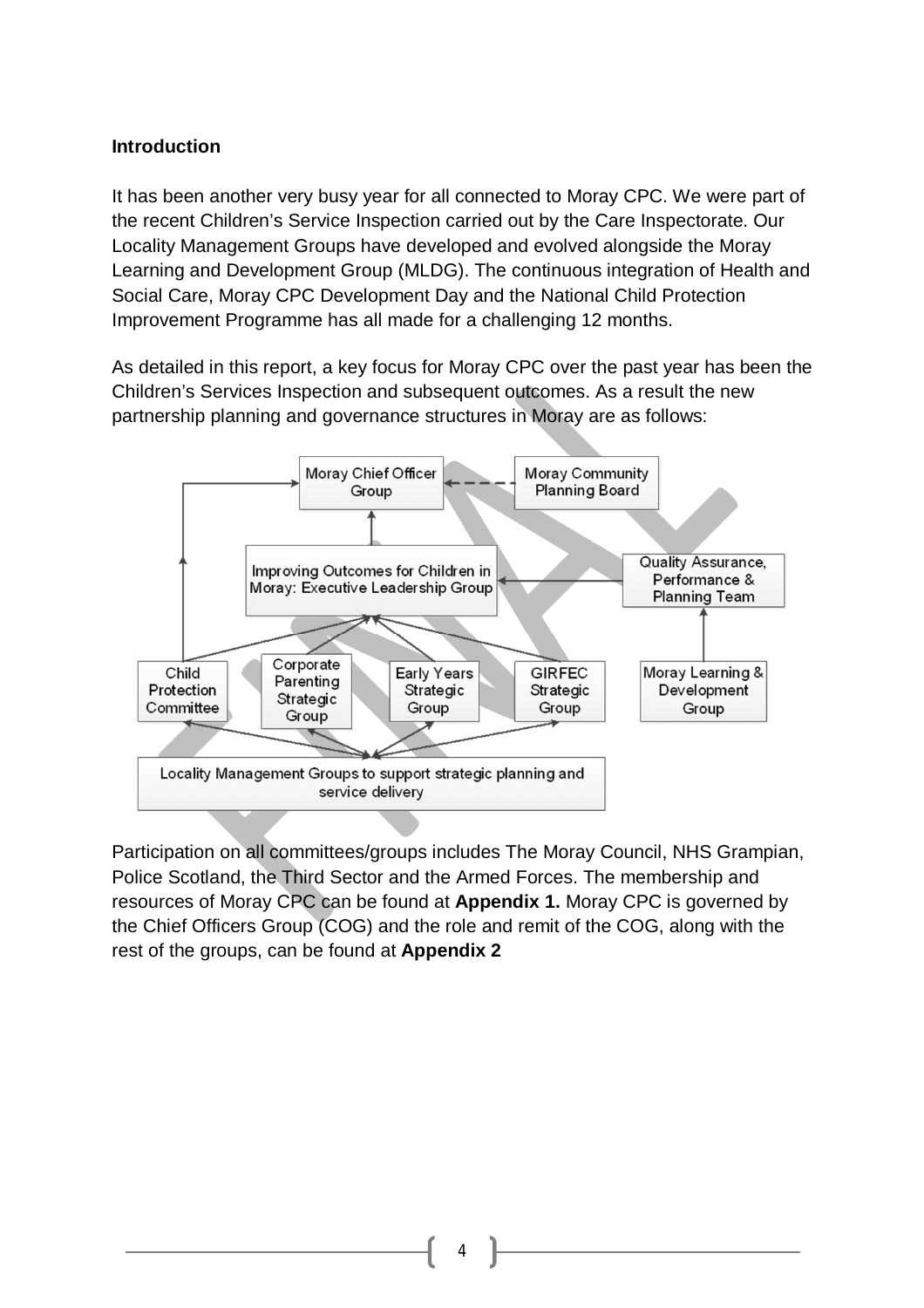#### **Moray Children's Services Inspection**

The Care Inspectorate carried out a joint Inspection of Morays Children's Services and released the full Inspection report in February 2017. A summary of the findings from the report is as follows:

*Throughout this inspection, staff, managers and leaders told us of their desire to improve and to make Moray the best place in Scotland for children and young people to live. Nonetheless, we did not find a culture where meaningful challenge was recognised as a necessary part of continuous improvement. Frontline staff were experiencing success with many families through the provision of effective help and support. They are delivering tangible results that can be built upon through a more joined up approach by partners. However, variability in the quality and effectiveness of some key processes means that the experiences of some children and young people, including those most vulnerable, are diminished. While children at immediate risk of significant harm are being protected, those experiencing neglectful parenting and cumulative harm are exposed to risk for too long before decisive action is taken. Many assessments and children's plans are of a good standard – a more robust approach to quality assurance and staff supervision would enable a more consistently high standard to be achieved.* 

*Senior managers demonstrated commitment to drive forward improvements in the absence of clear leadership and challenge from their leaders. Without a clear and measurable plan to tackle a small number of manageable priorities, they are unlikely to succeed. The lack of strategic approaches to key areas such as parenting support, corporate parenting, and participation and engagement of young people, diminished their capacity to deliver improvement at pace.*

*There is an urgent need to strengthen collective strategic direction, challenge and scrutiny of services for children in Moray. Community planning officers were beginning to help change long-established ways of working in the community planning partnership however more now needs to be done to address areas of significant weakness. Leaders have been willing to hear the difficult messages from this inspection and tell us they are keen to accept help to improve. They are taking action to address the key areas of weakness identified in this inspection report.*

*They have created a chief officers' group that will meet monthly to oversee the work of the child protection committee. Partners are taking positive steps to improve their planning, engaging Scottish Government Realigning Children's Services to support this work. However, we believe the partnership will require considerable ongoing support and challenge to address the findings of the inspection.*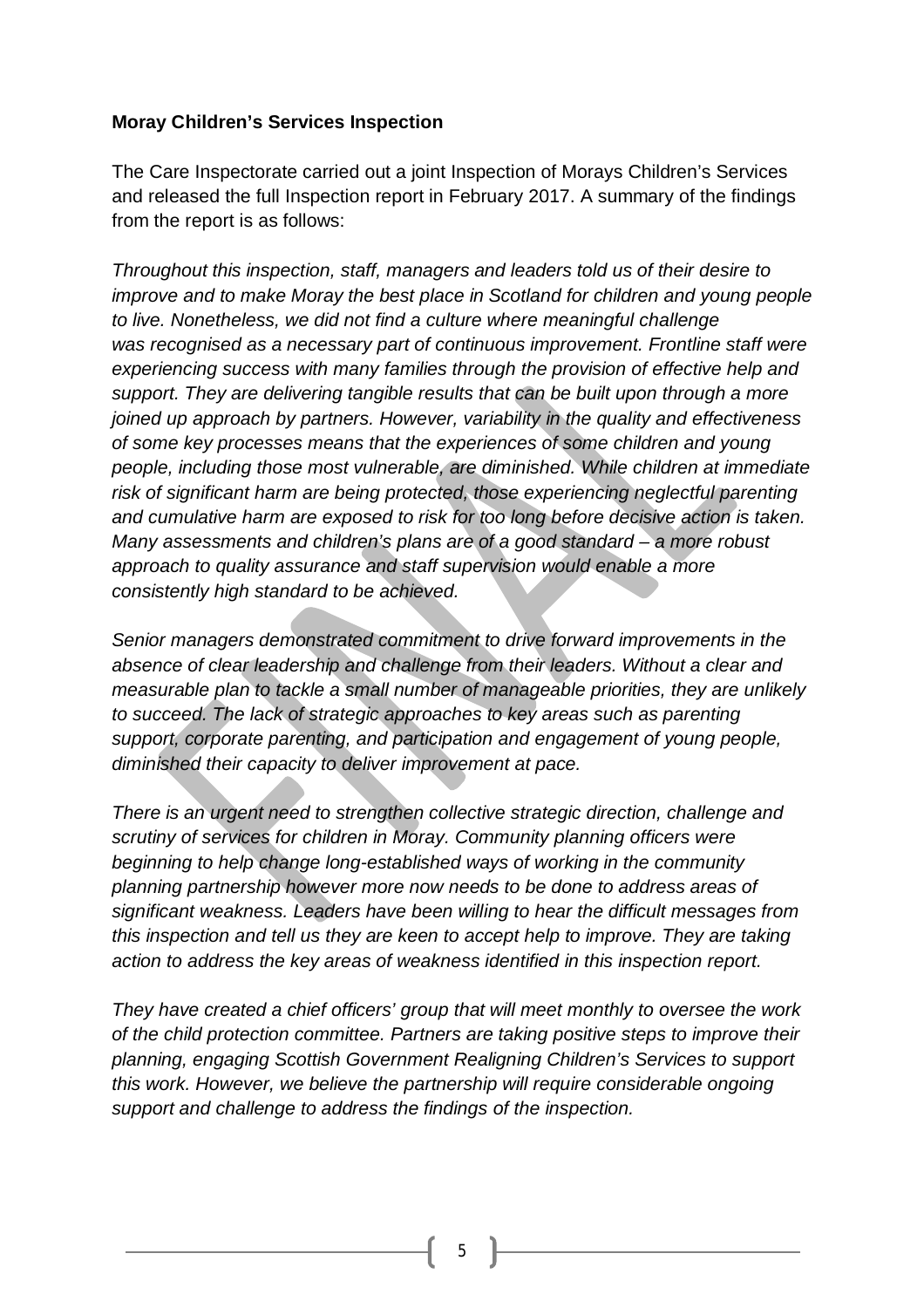#### *Particular strengths*

In the course of the inspection, we identified the following strengths that were making *a positive difference for children and young people in Moray.*

- *The range and effectiveness of nurturing support to parents and very young children.*
- *The willingness of front line staff and senior managers to work collectively to meet the needs of children and young people.*

#### *Areas for improvement*

*Senior managers and leaders expressed their motivation to address the findings of the inspection. In taking forward the improvements required, the Moray community planning partnership should:*

- *improve standards of operational practice by setting clear expectations for staff and strengthening approaches to quality assurance and staff supervision*
- *improve the initial risk assessment of, and response to, vulnerable children and young people at risk of, or experiencing neglectful parenting or cumulative harm*
- *strengthen collective vision and collaborative leadership to direct the delivery of integrated children's services; it should be underpinned by strategic needs assessment and robust performance information, and demonstrate measurable improvements in outcomes for children, young people and families*
- *strengthen the governance, leadership and accountability of the child protection committee*
- *implement a framework of joint self-evaluation, ensuring a clear focus on improved outcomes for children and young people, including those in need of protection*
- *strengthen the approach to corporate parenting, participation and children's rights to deliver improvements at pace.*

The full Inspection report can be found here.

As a result of the findings from the Inspection the new Moray structure detailed above has been put in place and governance of the CPC strengthened by the creation of Moray COG.

Within the new governance structure are the Quality Assurance and Performance Planning Team (QAPPT) and the Executive Leadership Group (ELG). The ELG meet weekly and report to directly to the COG. Their areas of accountability/responsibility are: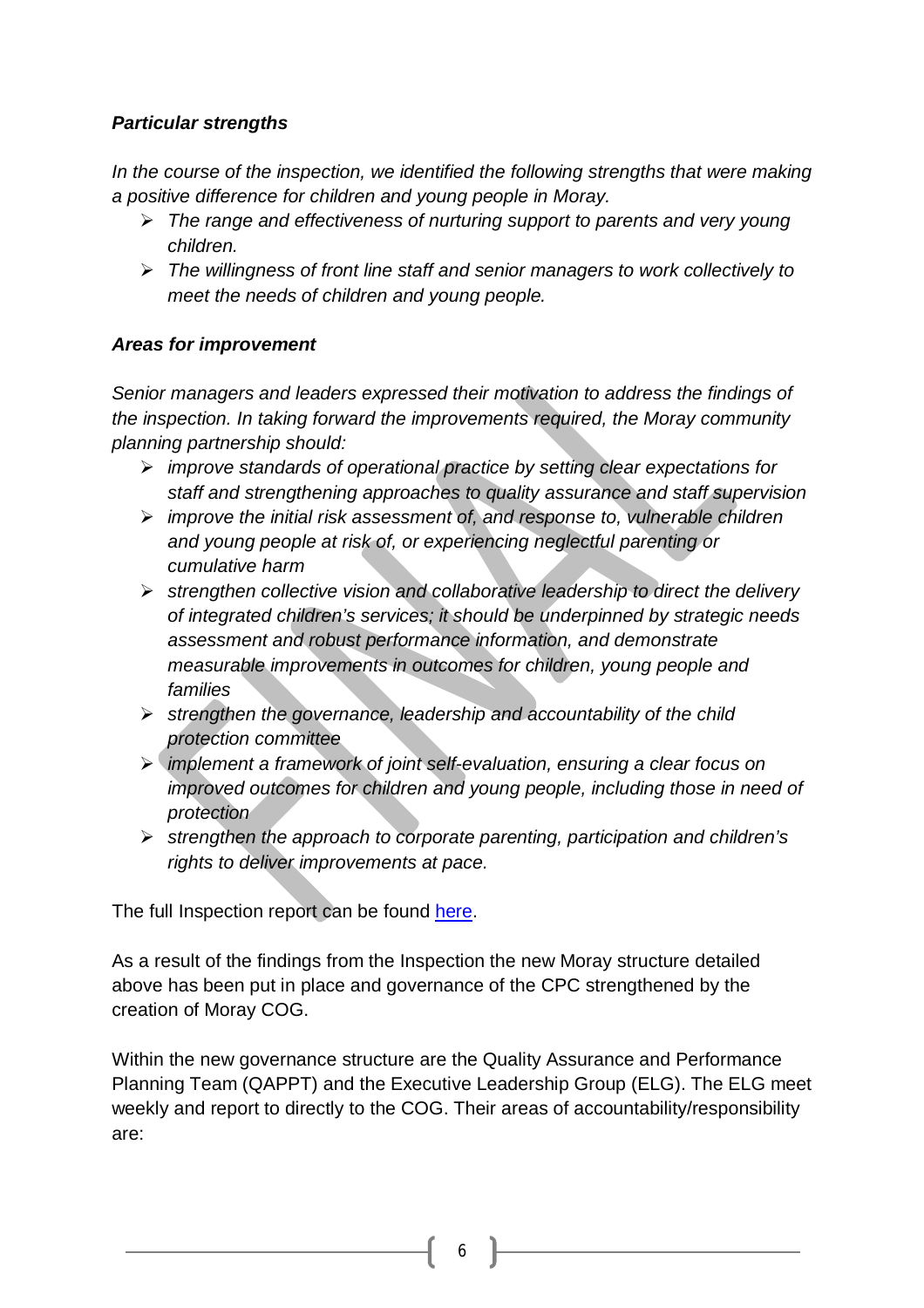- $\triangleright$  To lead, develop and drive forward the joint services agenda for children, young people and families in Moray
- $\triangleright$  To promote and lead the shared vision for children and young people in Moray through the implementation of the Children's Services Plan
- $\triangleright$  To promote effective and meaningful communication and engagement at all levels and with all stakeholders and partners
- $\triangleright$  To set and monitor budgets for integrated working
- $\triangleright$  To provide sound governance and performance management arrangements at a local level
- To oversee the implementation of the Children and Young People (Scotland) Act 2014 and the effective delivery of the Children's Services Plan
- $\triangleright$  To lead shared planning and joint self-evaluation of services
- $\triangleright$  To provide strategic direction to and oversight of working groups and to remit specific pieces of work to these groups as required
- $\triangleright$  To promote solution oriented approaches to integrated working at all levels

The QAPPT meet weekly and have been established to support the ELG. They have a core focus on Quality Assurance and Performance Planning across Moray. Their key areas of accountability/responsibility are:

- $\triangleright$  To support and monitor the effective delivery of the Children's Services Plan
- $\triangleright$  To further develop the Profile of Moray's Children in order to inform future strategic needs assessments
- $\triangleright$  To develop appropriate routine procedures for joint self-evaluation of all integrated services and for future planning requirements
- $\triangleright$  To maintain a robust joint planning and quality assurance/self-evaluation calendar for children's services in Moray
- $\triangleright$  To develop an improvement agenda based on relevant frameworks for evaluating services for children and young people and ensure an overview of relevant improvement methodology programmes such as CYPIC etc.
- $\triangleright$  To provide regular performance reports to the Executive Leadership Group and the Chief Officers' Group
- $\triangleright$  To support working groups with planning, joint self-evaluation and continuous improvement and performance reporting
- $\triangleright$  To maintain an overview of local and national reports and inspections and advise on implications for services in Moray

The QAPPT directly supports each group with their improvement plans and the current Moray CPC improvement plan can be found at **Appendix 3.**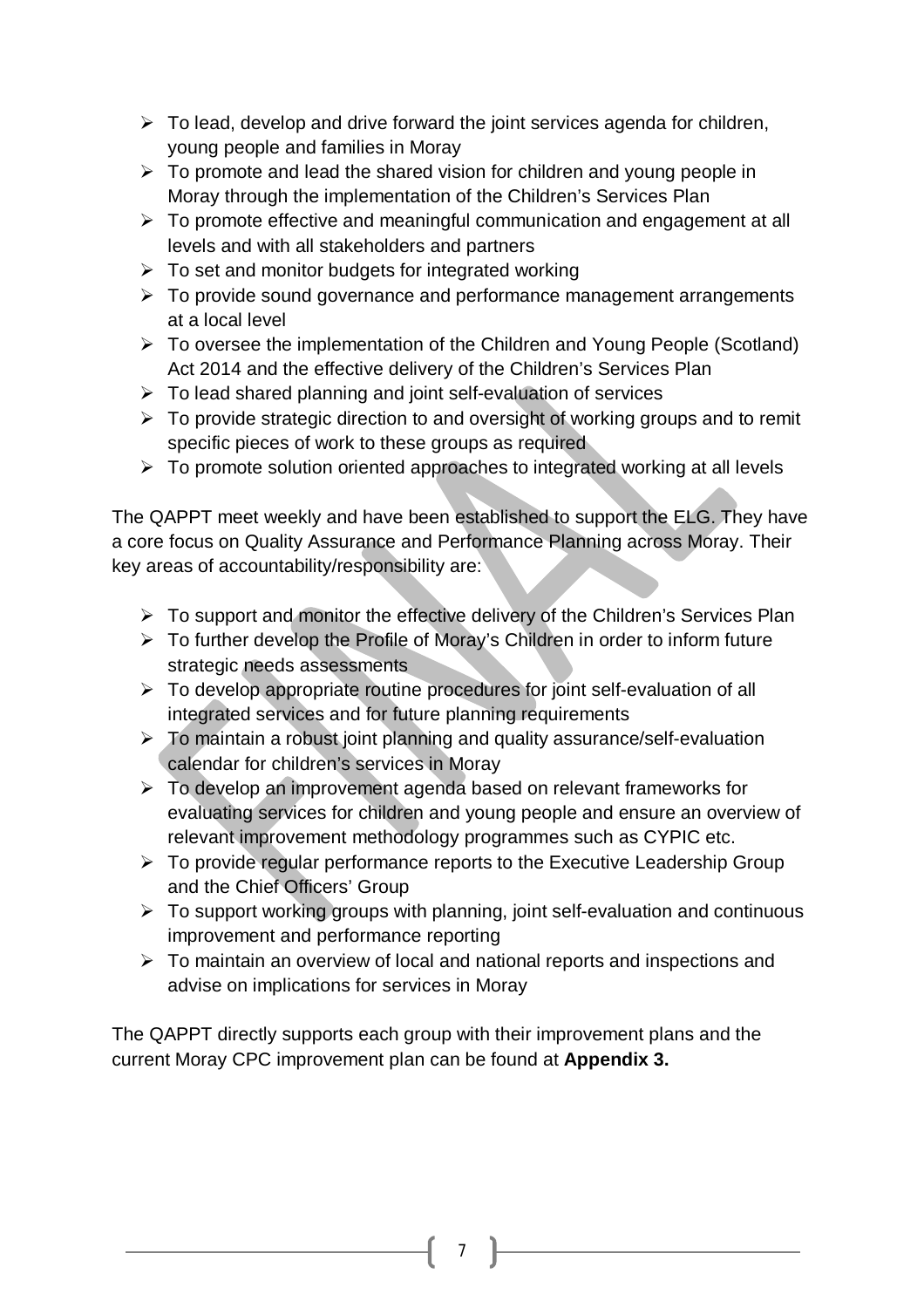#### **Performance Management Information**

Over the past year Moray CPC has continually refreshed and updated its Performance Management information so that it accurately reflects the Child Protection landscape in Moray. The Performance Management Report (PMR) that is produced has moved away from being heavily data and statistic based, and while these are still important, there is now more emphasis on providing rich analysis of the data to tell the story of children in all aspects of child protection across Moray. This has created a more succinct report that allows the CPC to clearly see what is happening and address any issues more effectively.

The Moray CPC regularly receives performance management information which is derived from the North East of Scotland Child Protection Register (CPR) which covers Grampian and is managed by the Child Protection Partnership (CPP). The CPP provides data trends across the Grampian area.

As at 31.03.17 there were **260** children on the CPR:-

| <b>Aberdeen City</b> | 112 (3.3 per 1,000 population aged $0 - 16$ )* which involved 68<br>families, 4 registered siblings in largest family. |
|----------------------|------------------------------------------------------------------------------------------------------------------------|
| Aberdeenshire        | 67 (1.3 per 1,000 population aged $0 - 16$ )* which involved 51<br>families, 4 registered siblings in largest family.  |
| <b>Moray</b>         | 81 (4.8 per 1,000 population aged 0 - 16)* which involved 55<br>families, 5 registered siblings in largest family.     |

#### **National registration figure: 2.9** per 1,000

\*Population figures based on 2011 census

**Table 1**

|                         | 2014      |            |                            | 2015       | 2016          |            |
|-------------------------|-----------|------------|----------------------------|------------|---------------|------------|
|                         | Number    | Per 1,000  | <b>Number</b><br>Per 1,000 |            | <b>Number</b> | Per 1,000  |
|                         | <b>on</b> | population | on                         | population | on            | population |
|                         | Register  | aged 0-15  | Register                   | aged 0-15  | Register      | aged 0-15  |
| <b>Moray</b>            | 45        | 2.7        | 45                         | 2.7        | 64            | 3.9        |
| Angus                   | 116       | 5.9        | 89                         | 4.5        | 96            | 4.9        |
| Argyll & Bute           | 21        | 1.5        | 33                         | 2.4        | 40            | 3.0        |
| East Lothian            | 67        | 3.6        | 26                         | 1.4        | 47            | 2.5        |
| Highland                | 106       | 2.6        | 79                         | 2.0        | 104           | 2.6        |
| Midlothian              | 54        | 3.4        | 29                         | 1.8        | 51            | 3.1        |
| <b>Scottish Borders</b> | 16        | 0.8        | 24                         | 1.3        | 64            | 3.4        |
| Stirling                | 62        | 4.0        | 43                         | 2.8        | 44            | 2.8        |
| <b>Scotland</b>         | 2,882     | 3.2        | 2,741                      | 3.0        | 2,723         | 3.0        |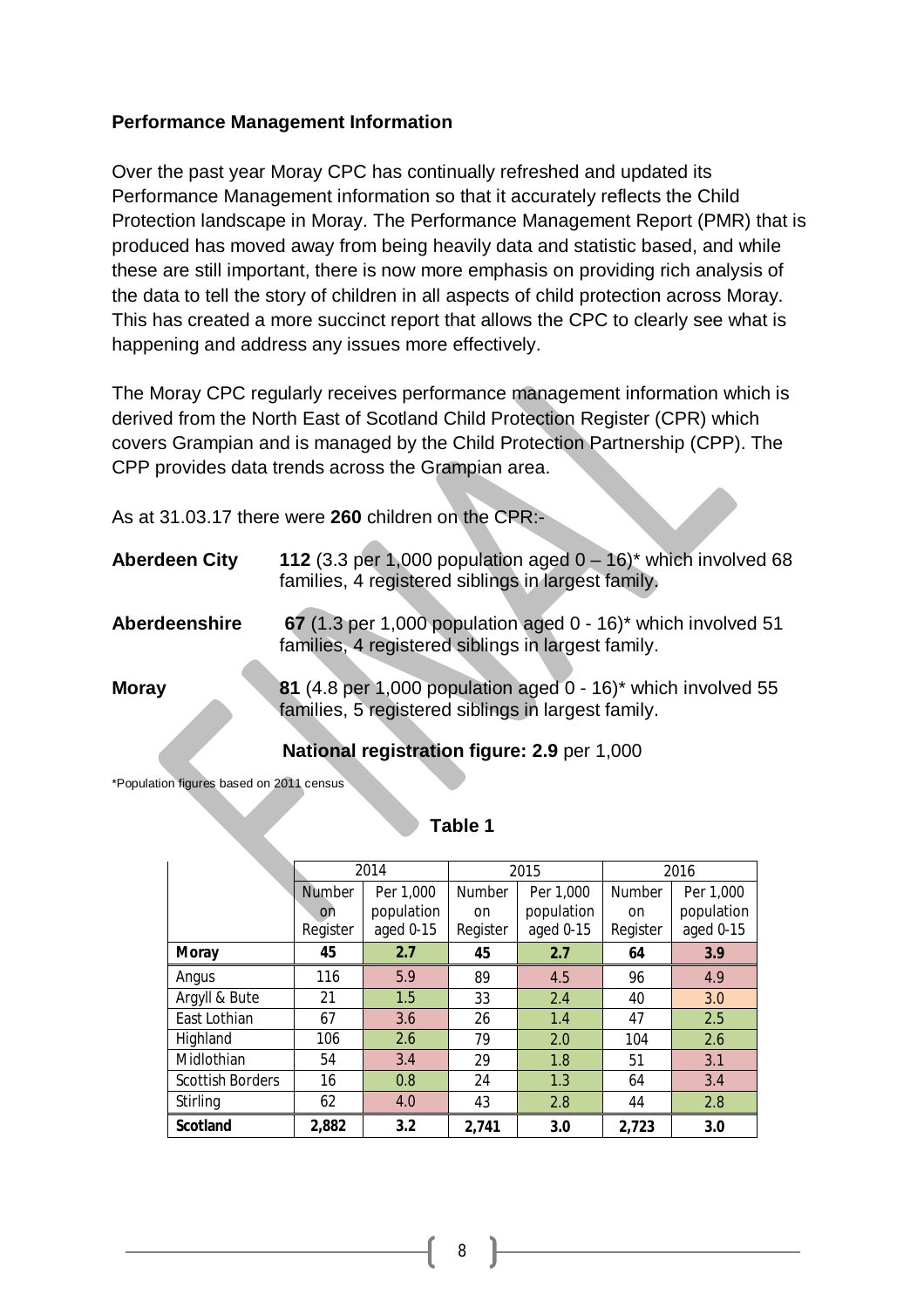Table 1 compares the child protection registration rates of Moray against the national figure and comparator local authorities over the past year.



**Table 2**

Table 2 compares registration trends across the Grampian area. Moray remains low but has seen a rise in children being placed on the CPR.



Table 3 is Moray specific and gives an accurate breakdown of the CPR registration, de-registrations, and re-registrations.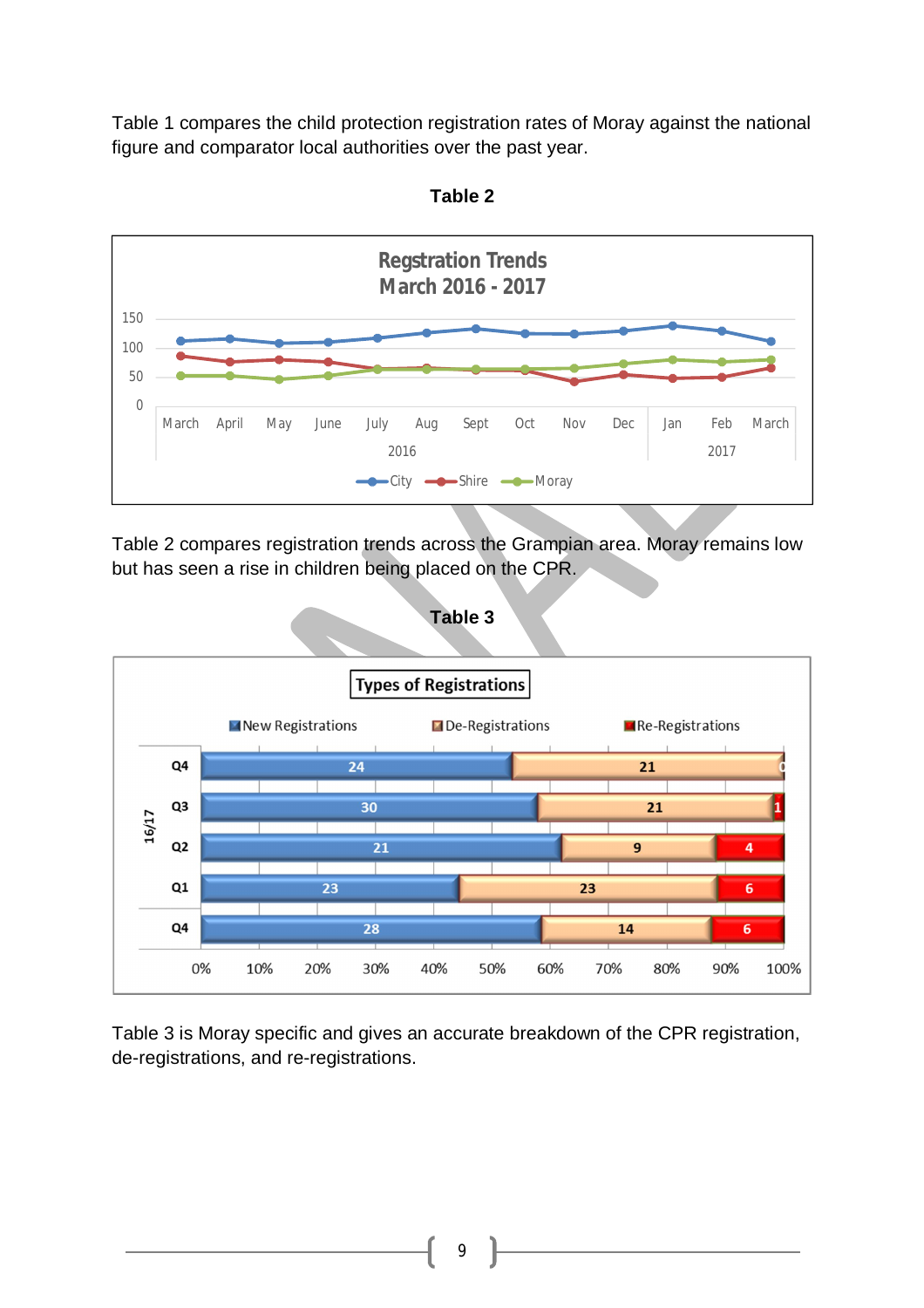



Table 4 shows the trend of risk factors associated with the reasons that children have been placed on the CPR in Moray.

There are various reasons that have been presented to Moray CPC over the past year as to why there has been an increase of children being placed on the CPR, these included (but are not limited to); large family groups being placed on the CPR, re-structure of teams and a significant t increase in the number Child Protection Case Conferences held, and the complexity of some of the work involved to provide excellent supports to vulnerable children and families across Moray.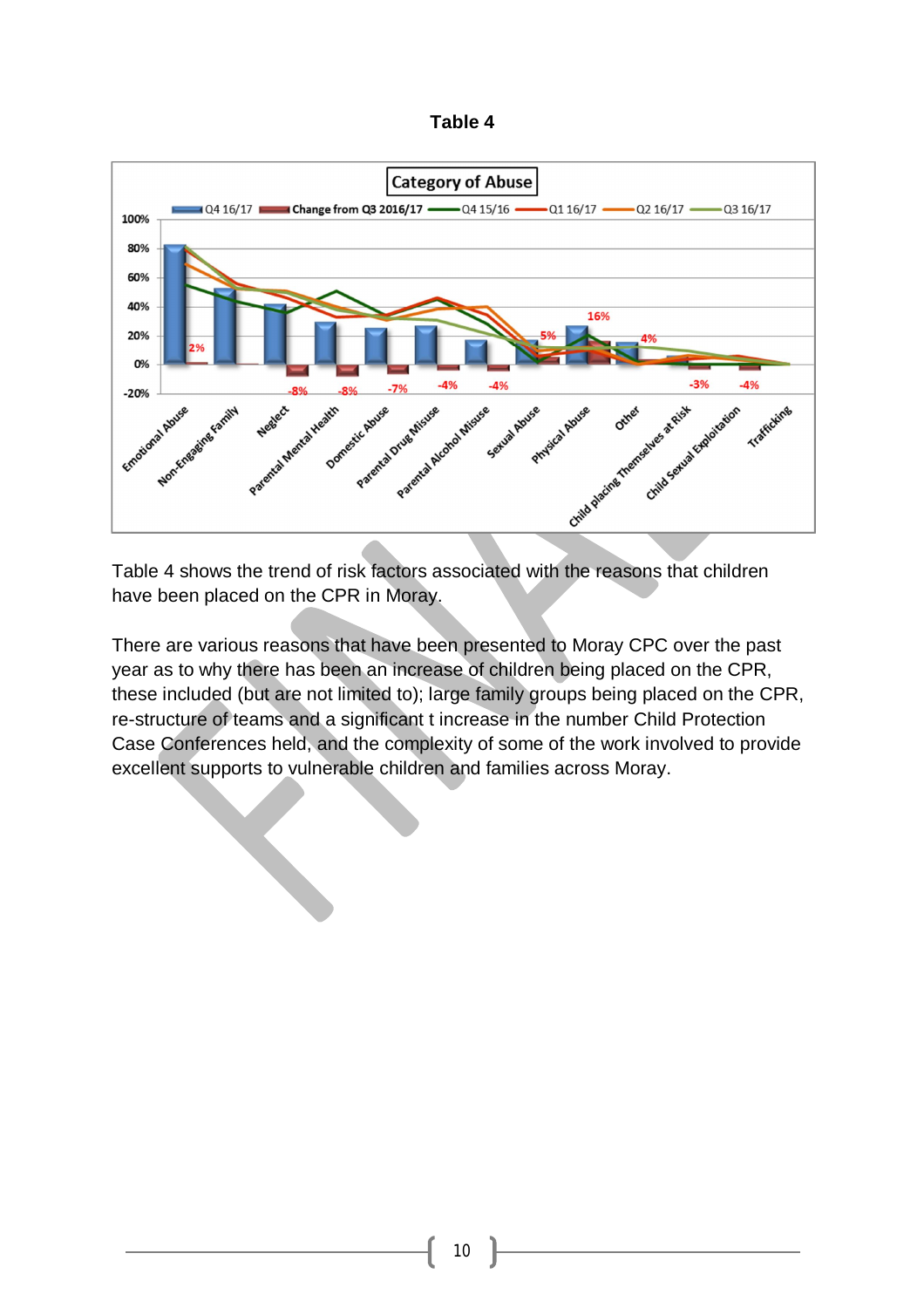#### **Annual Development Day**

On 21 March 2017 Moray Child Protection Committee (CPC) held its second Development Day. The agenda for the day included an update and discussion on the CP Reform Programme, discussion about the role of the CPC Chair and an update regarding Significant Case Reviews. The day was attended by 28 delegates, with all partners represented.

Anne Houston, Chair of CPC Scotland and Independent Chair of North Ayrshire gave an insightful presentation on the work of the national CP Reform Programme, which was complemented by the Chair of MCPC who gave an update in regards to the position in Moray. This was followed up by discussion about how we would progress the agenda further.

The second session was also led by Anne Houston, who invited those present to consider the role of the CPC Chair and the advantages/disadvantages of an independent chair as opposed to a 'service' chair.

The last session was led by Sean Coady, Vice Chair MCPC and lead for SCR's. Sean outlined the findings from the recent SCR seminar he attended and asked the delegates to consider how we can progress this work and know how effective our learning has been.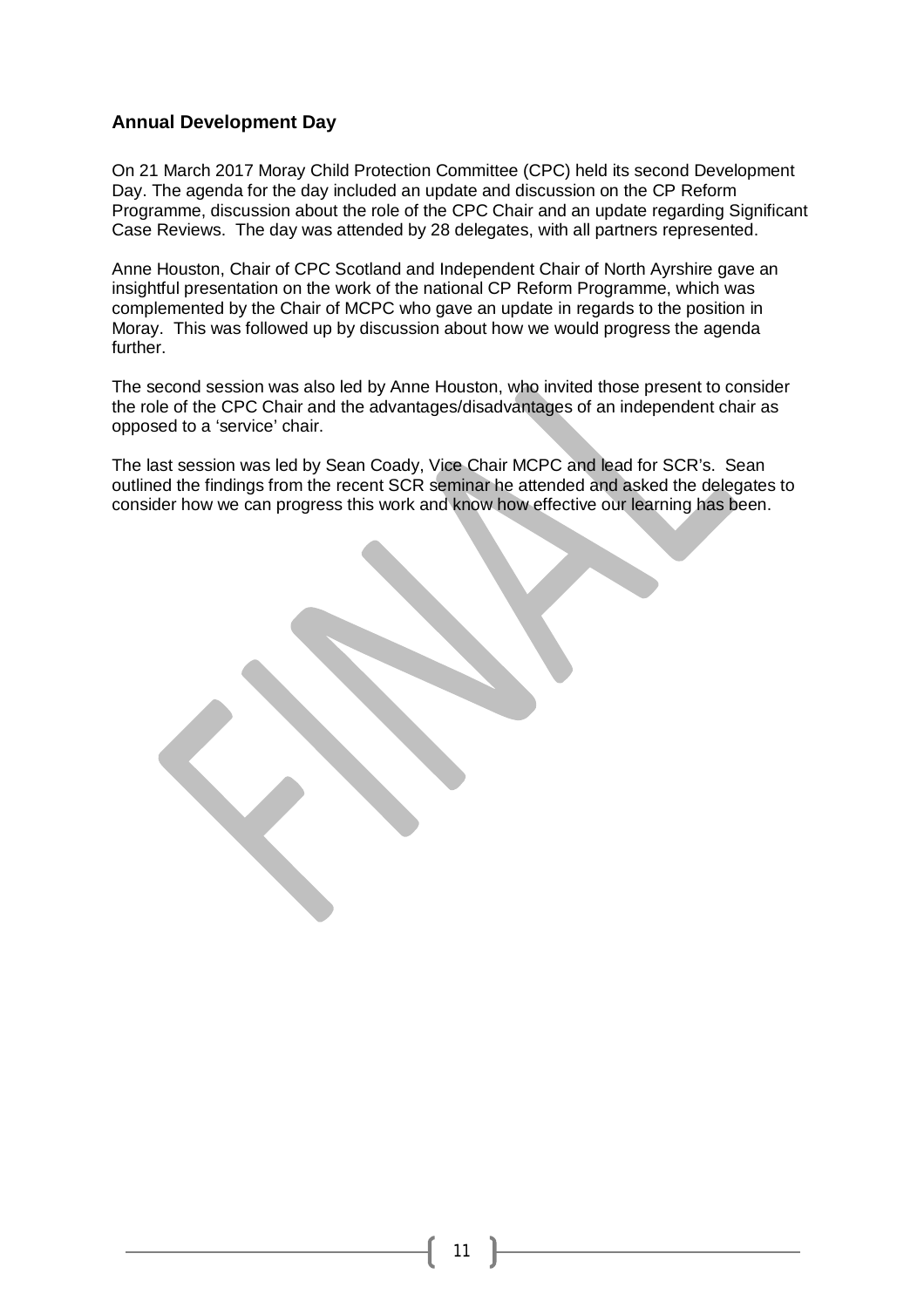#### **Fulfilling Functions**

#### *Public Information*

The Moray CPC website content has been updated to reflect the recent changes already highlighted - http://www.moray.gov.uk/moray\_standard/page\_55497.html

Monthly bulletins are distributed from Children's Services to staff and local media to further increase the information provided to the public.

#### *Policies, Procedures and Protocols*

Moray CPC is directly supported by the coordinating group and approved the creation of the Significant Case Review group highlighted below, and the Neglect group to drive forward the Neglect work plan following Inspection.

Moray CPC has recently updated several policies and procedures. The Initial Referral Discussion (IRD) procedure has undergone a full multi-agency audit and review, the procedure itself has been updated to reflect and support operational practice, and the tools including the minute template has been refreshed to ensure IRDs are efficient and effective. Subsequent focus groups were extremely productive in shaping the new IRD procedure and a successful launch day for the IRD procedure was held at Moray College. The launch of the IRD procedure was well attended by practitioners from across Moray and the procedure has now been published on the CP webpages.

Significant Case Review (SCR) guidance was developed and implemented by Moray CPC following the publication of the National SCR guidance which stated that each CPC area should have their own local SCR procedure in place. Moray CPC approved the creation of a Moray SCR group and the newly developed SCR guidance. This group will consider all Initial Case Review (ICR) notifications using the new guidance and states:

*"It may not be immediately obvious that a case requires a significant case review. This SCR referral procedure is therefore an opportunity for Moray CPC, through an established SCR group, to consider relevant information, determine the course of action and recommend whether an SCR or other response is required. The Initial Case Review (ICR) process is set out in this procedure and this is the vehicle for referring SCRs to Moray CPC. An ICR should not be escalated beyond what is proportionate, taking account of the severity and complexity of the case and the process and its timescales."*

These policies and procedures can be found here: http://www.moray.gov.uk/moray\_standard/page\_90286.html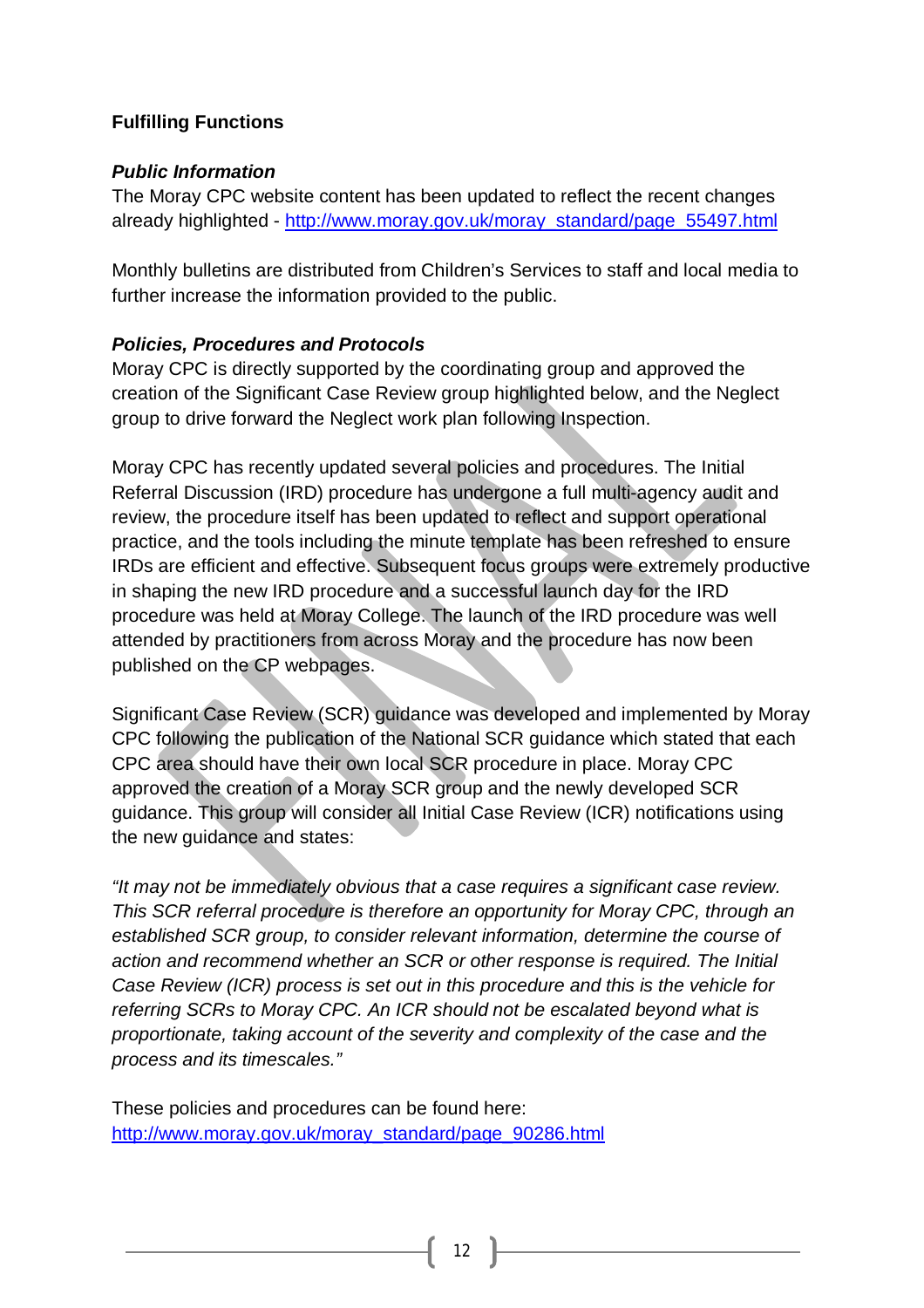#### *Training and Staff Development*

The Moray Learning and Development Group (MLDG) works on behalf of the Community Planning Board and is chaired by the Partnership Officer for Child Protection and the Vice Chair is the Partnership Officer for GIRFEC. The group consists of experienced professionals from Health, Education, Social Work, Police, and Third Sector. It is the responsibility of the MLDG to develop, deliver, and quality assure a multi-agency Child Protection, GIRFEC and Early Years training calendar for all staff working with children and young people across Moray.

In 2016 the MLDG successfully delivered its first full multi-agency training calendar which ran from April to December 2016 with very positive feedback. Courses included:

- $\triangleright$  tackling Child Sexual Exploitation
- Child Trafficking, Honour Based Violence (HBV), Forced Marriage (FM), and Female Genital Mutilation (FGM)
- $\triangleright$  National Risk Framework (NRF)
- $\triangleright$  Named Person
- $\triangleright$  Lead Professional
- $\triangleright$  Child Protection basic awareness
- $\triangleright$  an introduction to GIRFEC, and
- $\triangleright$  Solution Orientated Practice

So far in 2017 the MLDG has implemented and delivered an April to June calendar and a further calendar for October to December is being prepared. It is important to recognise the training was delivered multiple times for each subject and was delivered in various locations throughout Moray in an effort to reach each local area. Delivering this calendar saw the MLDG reach its maximum operating capacity.

Throughout 2017 different priorities have been identified including, Neglect, Chronologies, Case Conferences, Mental Health, and Non-Engaging families. These courses are being prepared for implementation with some already on the calendar.

A key priority of the MLDG moving forward is being able measure the impact of the training on staff and their practice. The MLDG want to be able to answer the 'so what?' question. With that in mind the group have developed self-evaluation for staff which will be followed up by focus groups or discussions with staff who have attended the training. Finally the group will endeavour to gain the views of the children and young people who the training may have had a direct impact on. It is to be noted that 50% of the MLDGs work is quality assurance with the other 50% being the developing and delivering of training.

Quality Assurance of NRF, Chronologies, and Neglect training is already underway and a report will be produced by MLDG annually.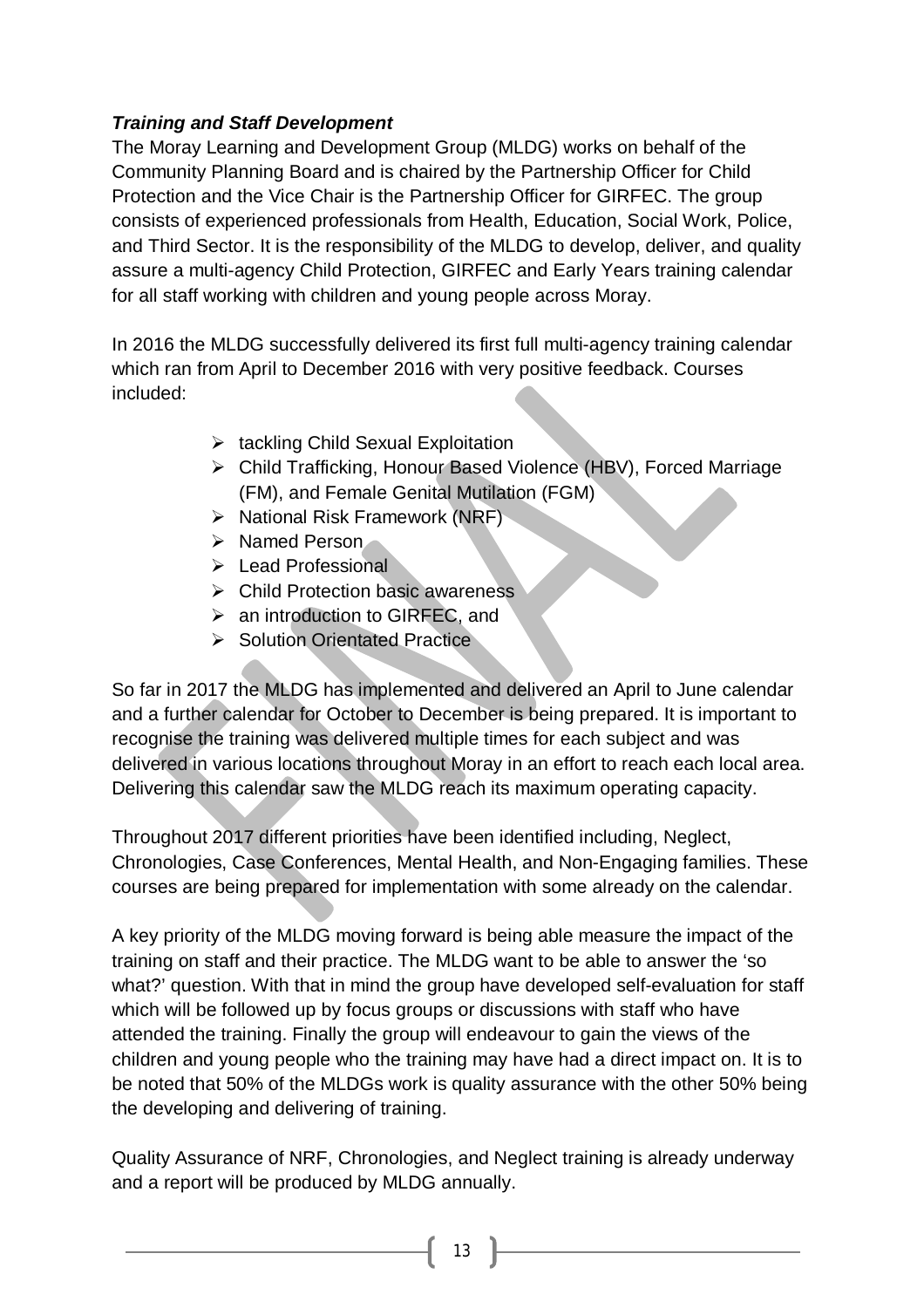#### *Communication and Co-operation*

The Moray CPC had significant involvement in the development of Moray's Children and Young People's Service Plan 2017 – 2020. An update can be found here.

#### *Planning and Connections*

The Partnership Officer for Child Protection is Chair of the Moray Learning and Development Group and sits on the Central and North Child Protection Consortium, National Child Protection Lead Officers Network, and the Grampian Child Protection Partnership. The Chair of the Moray CPC is the Vice Chair of the National Child Protection Committees Scotland and Chair of the National Neglect Group.

These meetings play an important role of helping to inform Child Protection in Moray as they offer a chance to share good practice, develop and implement action plans for key Child Protection issues such as Neglect, and help keep Moray CPC in line with National expectations.

#### *Listening to Children and Young People*

We have a number of methods for consulting with children, young people and families in Moray. The Communication and Consultation Strategy is now in place for Integrated Children's Services.

Viewpoint, which is an interactive web based tool that enables services to gather the views of children and families from individual service users to larger surveys, has been developed and training has been delivered. It provides valuable information in respect of how children and young people engage with, and benefit from, our services.

Viewpoint is open for all services to use and although uptake is relatively low for children and young people, Moray CPC is keen to progress with Viewpoint. A new addition has recently been added to the Viewpoint system by way of an additional questionnaire, focusing on general wellbeing with a plan to roll this out across Children's Services. Feedback from the data received is reported to the Moray CPC.

The LMGs are key to communicating with children and young people and gathering their views through the Moray Youth Council and Community Councils, using the wellbeing wheel as a tool at different intervals throughout individual work, and through individual project evaluations. The LMGs provide a crucial and direct route into local communities.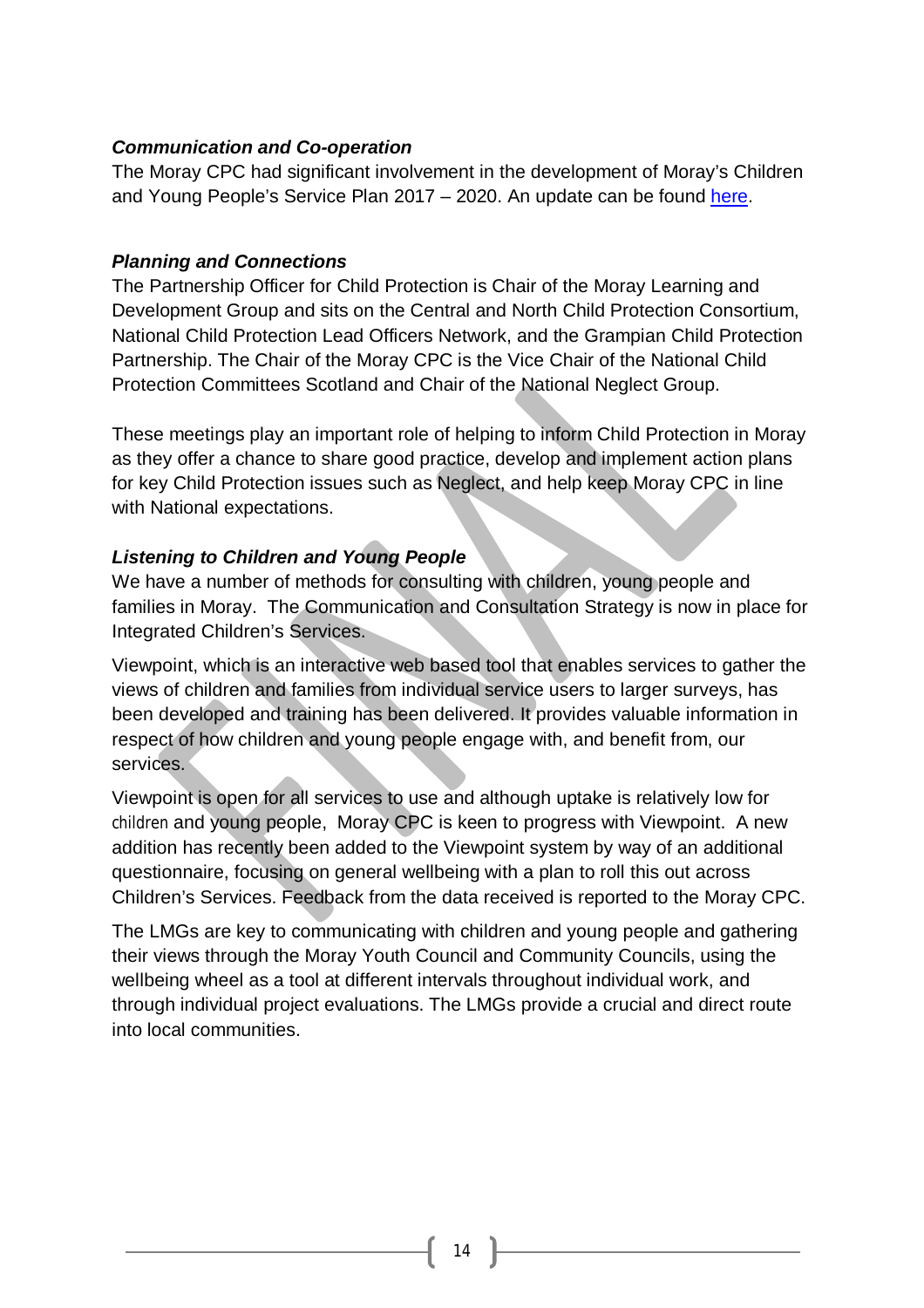#### **Future Planning & Conclusion**

Moray CPC improvement plan focuses on three key areas for improvement: Strategic Development, Performance Management and Public Information, and will continually be updated. Moray CPC have overseen the creation of the Moray Neglect to further improve outcomes for children and young people.

This annual report for Moray CPC highlights the developments and improvements made over 2016/17. In addition, the report considers the next steps that are required in order to protect children.

There have been significant changes across Moray over the past year after a challenging Children's Services inspection; partnership working and governance has been strengthened, departments have been restructured with a focus on quality assurance and performance planning, and a shared focus on identifying and addressing neglect at an early stage. The next year will present a number of challenges including:

- The completion of Neglect work plan
- Ensuring that the improvements identified are achieved through selfevaluation
- Support the Moray COG and Community Planning Board in addressing the findings from the Children's Services inspection
- Fully establishing and embedding the strategic links across Moray Children's **Services**
- Improving communication and consultation with children, young people and their families
- Continuing to provide a robust Child Protection service across Moray for all children and young people
- Forging links with and supporting the Chief Officers Group within the new governance structure.

The Moray CPC looks forward to these challenges and helping to provide an excellent service to the children and young people across Moray.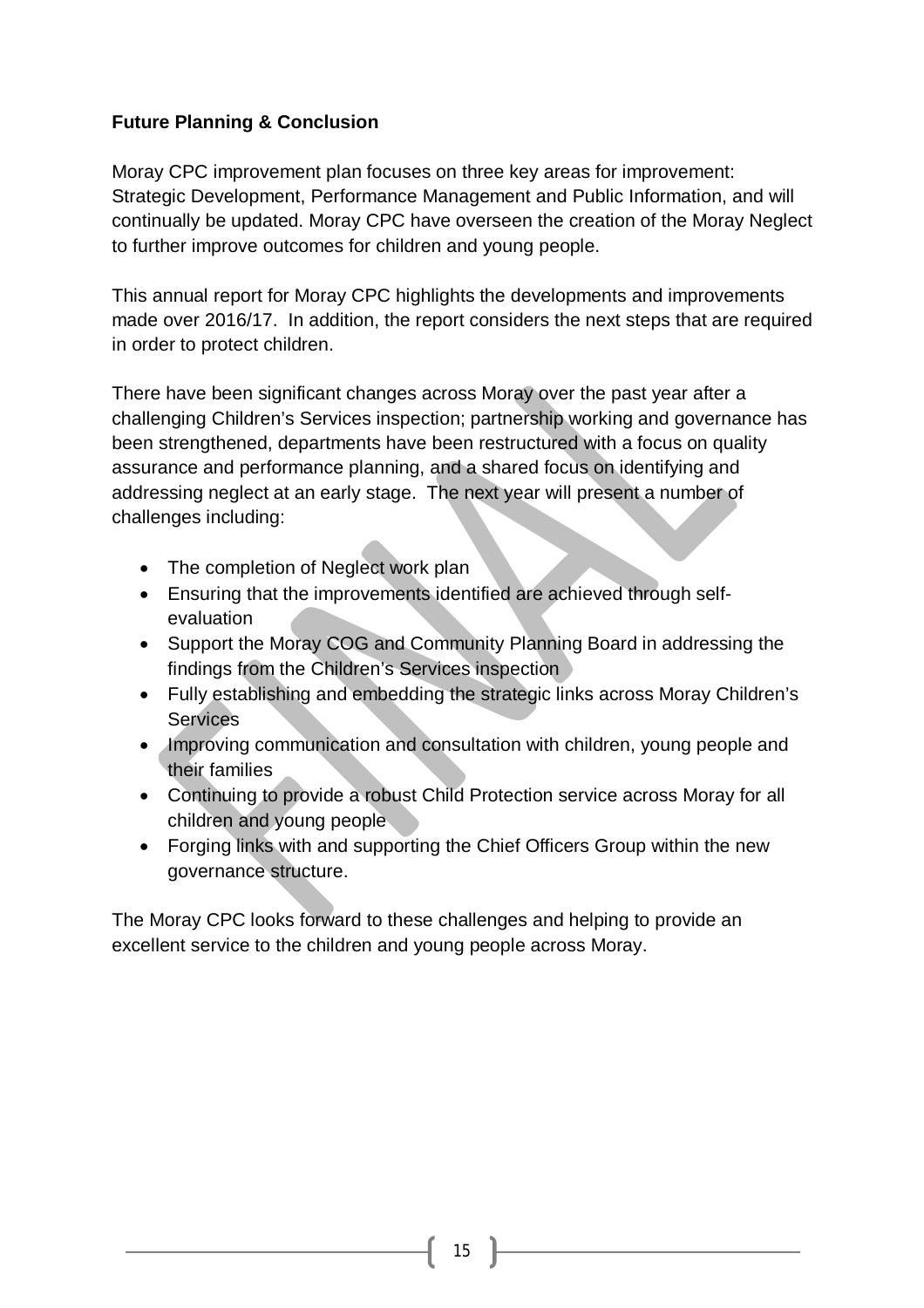#### **Membership of Moray CPC**

Chair: Head of Integrated Children's Services

Vice Chair: Head of Primary Care, Prevention and Child Health

Committee: 3 x Elected Members General Manager, Moray Community Health and Social Care Partnership Corporate Director (Education and Social Care) Head of Schools and Curriculum Development Police Scotland Legal Services Manager Third Sector Representative Armed Forces Representative Domestic Abuse Forum Representative SCRA Representative Partnership Officer Child Protection

The Child Protection Co-ordinating Group reports to the CPC and consists of Team Managers and other representatives across Children's Services. These include, Health, Social Work, Police Scotland, Education, Adult Protection, Youth Justice, Legal Services, Armed Forces, and Third Sector organisations.

The Child Protection Practitioner Reference Group reports to the Co-ordinating Group. Members of this group are practitioners from across Children's Services in Moray, including Health, Social Work, Police, Education, Youth Justice, and Third Sector organisations.

#### **Resources dedicated to Child Protection**

Joint Child Protection Unit: Moray Council 1 x Senior Social Worker 3 x Social Workers 1 x Family Support Worker 1 x Team Secretary

Police Scotland 1 Detective Inspector

- 2 Detective Sergeants
- 10 Detective Constables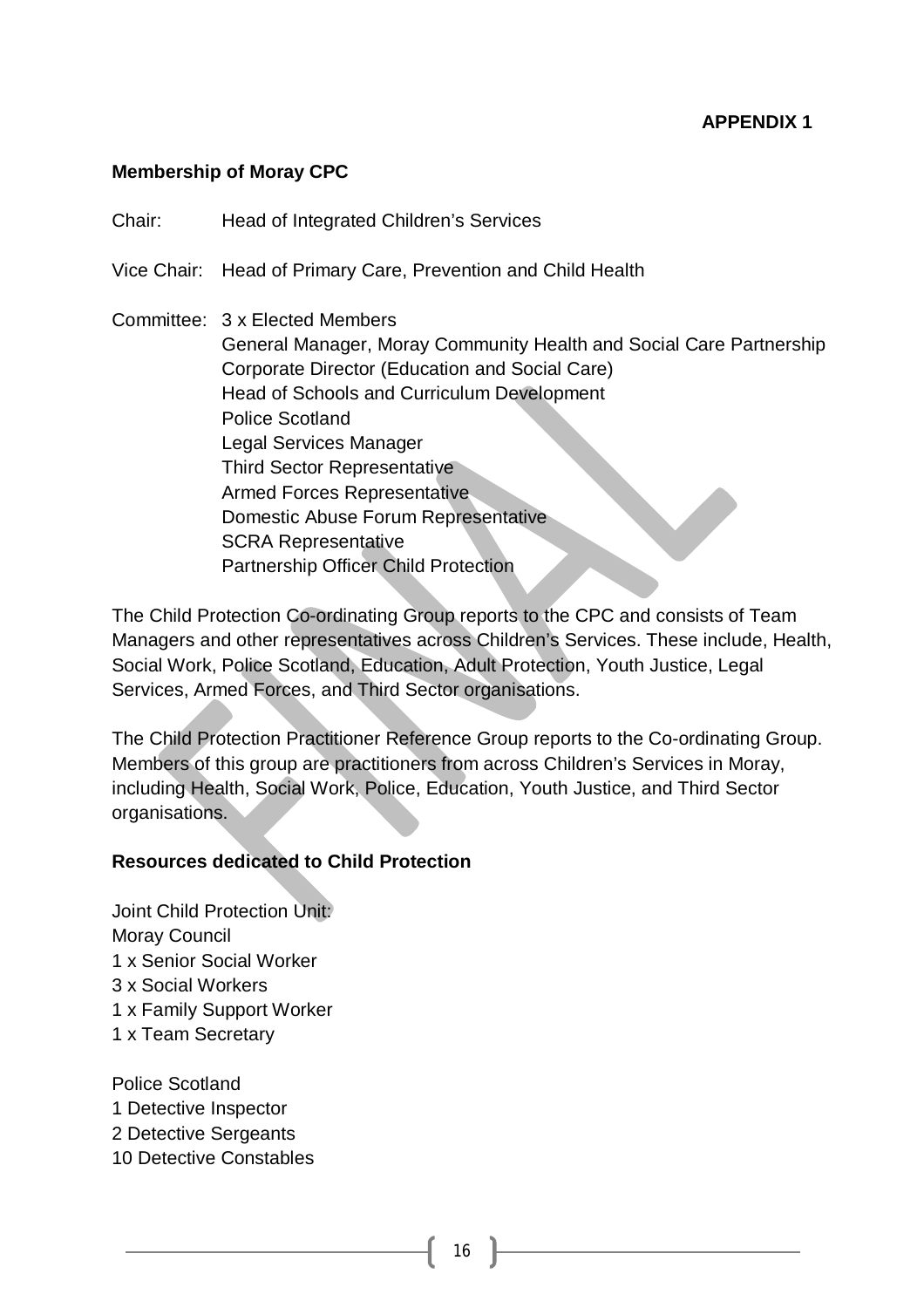NHS Grampian 1 x Specialist Nurse – Child Protection Contribute towards cost of Team Secretary

Funding:

Moray Council Child Protection Team: £243,091 CPP : £18,077 WithScotland: £2,000

NHS Grampian

CPP : £42,883 (pan Grampian contribution)

Police Scotland

CPP : £18,143 (pan Grampian contribution)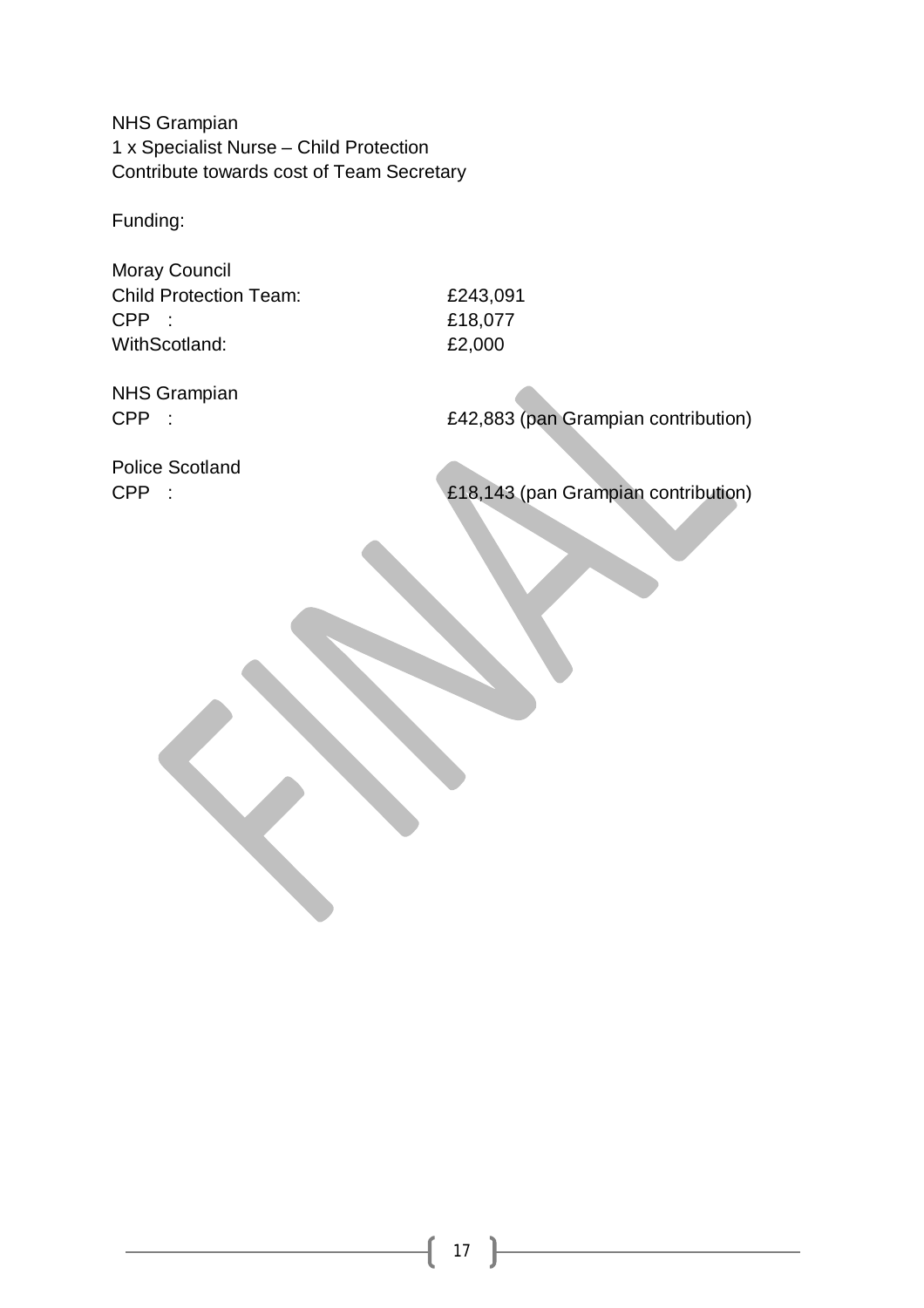#### **Moray Chief Officers Group role and remit**

| Group:                                            | Moray Chief Officers' Group (MCOG)                                                                                                                                                                                                                                                                                                                                                                                                                                                                                                                                                                                                                                                                                                                                                                                                                          |
|---------------------------------------------------|-------------------------------------------------------------------------------------------------------------------------------------------------------------------------------------------------------------------------------------------------------------------------------------------------------------------------------------------------------------------------------------------------------------------------------------------------------------------------------------------------------------------------------------------------------------------------------------------------------------------------------------------------------------------------------------------------------------------------------------------------------------------------------------------------------------------------------------------------------------|
| <b>Reports to:</b>                                | Moray Community Planning Partnership Board<br><b>NHS Grampian</b><br>Police Scotland<br>Moray Council                                                                                                                                                                                                                                                                                                                                                                                                                                                                                                                                                                                                                                                                                                                                                       |
| <b>Areas of</b><br>accountability/responsibility: | To deliver the vision that Moray should be the best place in Scotland in which to grow up<br>$\bullet$<br>To provide clear direction and priorities for children's services in Moray<br>$\bullet$<br>To oversee the commissioning of all child and adult protection services<br>$\bullet$<br>To promote a culture of quality assurance and self-assessment<br>٠<br>To ensure a corporate approach to child and adult protection<br>٠<br>To have strategic responsibility for the Child and Adult Protection Committees<br>٠<br>To promote effective collaborative working in relation to all Child and Adult Protection Services<br>٠<br>To maintain oversight, scrutiny and governance in all areas of public protection<br>٠<br>To implement a comprehensive communications strategy to promote community, public and staff confidence<br>and reassurance |
| Membership:                                       | Director of Public Health, NHS Grampian - Chair<br>Chief Executive, NHS Grampian<br>Chief Executive, Moray Council<br>Divisional Commander, Police Scotland (Superintendant as substitute)<br>Chief Executive, tsiMORAY<br>Senior Officers from partner agencies will be in attendance to support MCOG                                                                                                                                                                                                                                                                                                                                                                                                                                                                                                                                                      |
| <b>Meeting frequency:</b>                         | Monthly                                                                                                                                                                                                                                                                                                                                                                                                                                                                                                                                                                                                                                                                                                                                                                                                                                                     |

The main focus of MCOG in early 2017 is to oversee improvements in integrated children's services further to the 2016 joint inspection. By September 2017, MCOG will have further developed to ensure it holds a wider remit for public protection in Moray.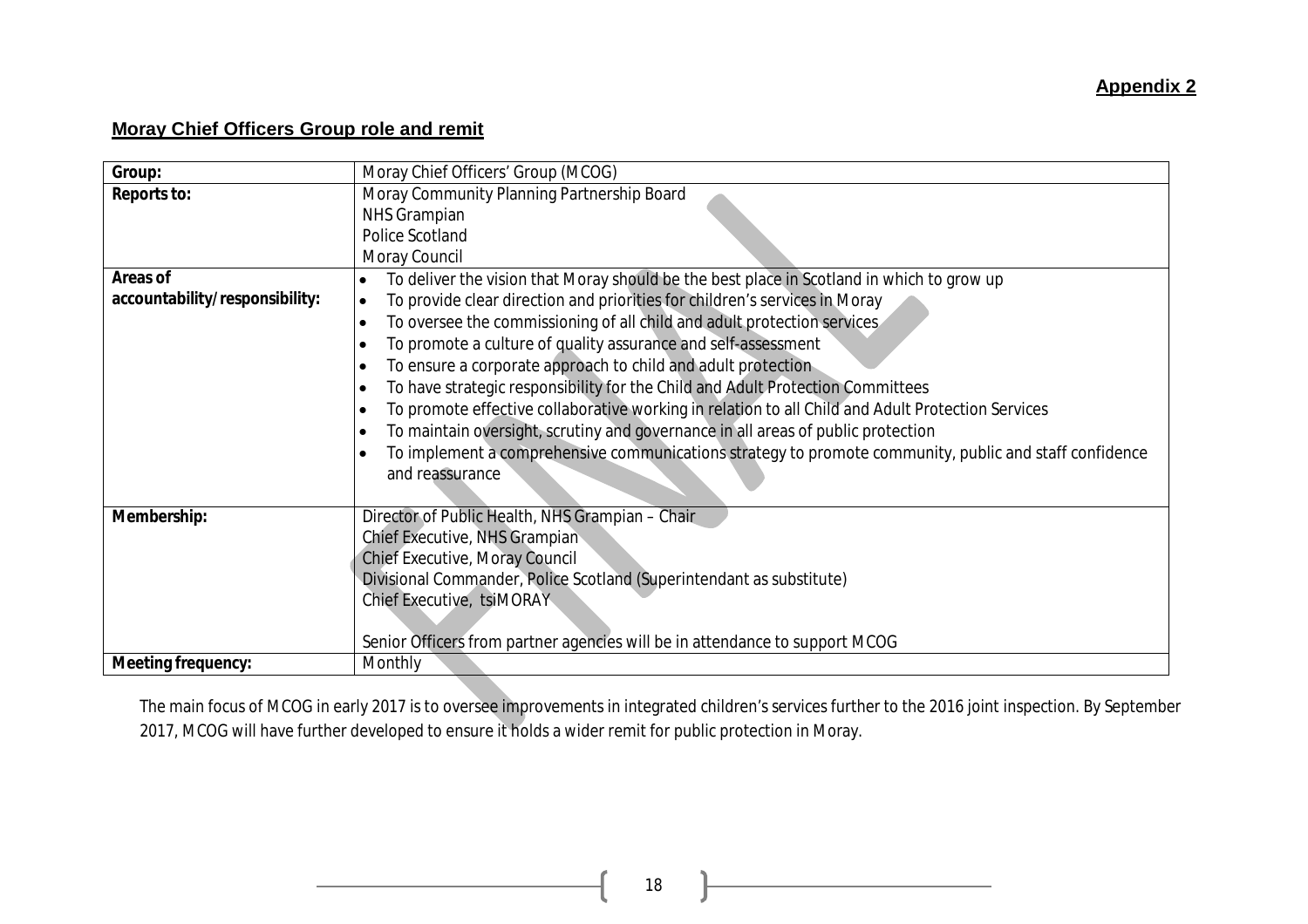**Appendix 3**

# **Moray** Child Protection Committee Improvement Plan 2017/18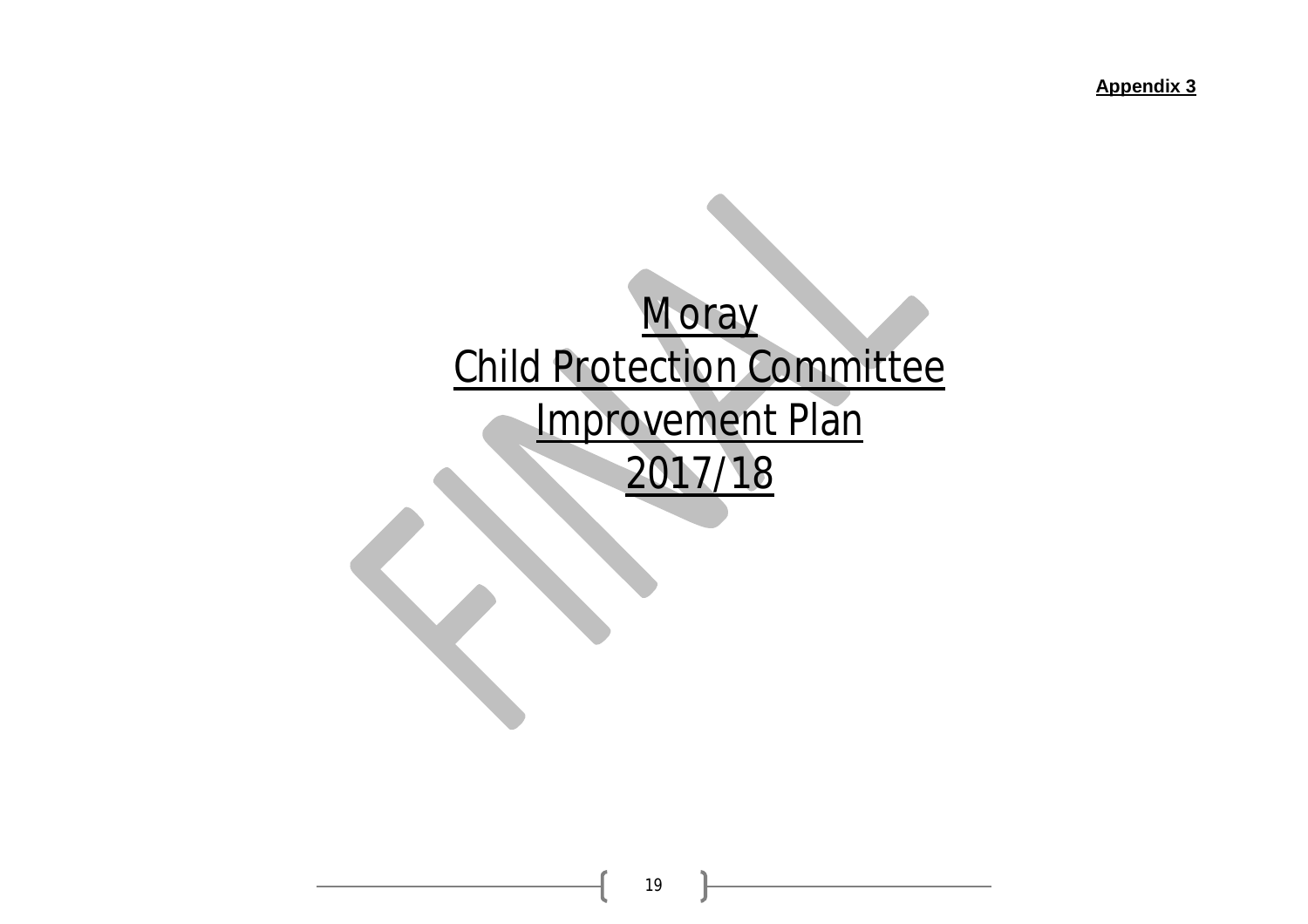## **Children Service's Plan priorities – confident and ambitious children, healthier children and safer children**

| <b>Action - Priority 3:</b>                    | <b>Timescale</b><br><b>Updates</b><br>Lead                                                             |                                                                             |                                                                   |  |  |
|------------------------------------------------|--------------------------------------------------------------------------------------------------------|-----------------------------------------------------------------------------|-------------------------------------------------------------------|--|--|
| Percentage of de-registrations from CPR        | Reviewing Team                                                                                         | Request for letters sent out to families and requests to Team<br>April 2019 |                                                                   |  |  |
| which have Child Planning meetings             |                                                                                                        |                                                                             | Around Child for at least 2 Child Planning meetings following de- |  |  |
| continuing for a period of 6 months after de-  |                                                                                                        |                                                                             | registration                                                      |  |  |
| registration                                   |                                                                                                        |                                                                             |                                                                   |  |  |
|                                                |                                                                                                        |                                                                             |                                                                   |  |  |
| Outcome:                                       |                                                                                                        | Quality indicator & how will we measure/evidence impact?                    |                                                                   |  |  |
| Services have the ability to be able to assess | QI 2 – Impact on children, young people, and their families                                            |                                                                             |                                                                   |  |  |
| improvements for C&YP following de-            |                                                                                                        |                                                                             |                                                                   |  |  |
| registration.                                  | Children who are de-registered will be monitored to ensure Child Planning and support continues. This  |                                                                             |                                                                   |  |  |
|                                                | should show a measured decrease in the number of children with previous registration history being re- |                                                                             |                                                                   |  |  |
|                                                | registered.                                                                                            |                                                                             |                                                                   |  |  |
|                                                |                                                                                                        |                                                                             |                                                                   |  |  |

| <b>Action - Priority 3:</b>              | Lead                                                     | <b>Timescale</b> | <b>Updates</b>                                                   |  |
|------------------------------------------|----------------------------------------------------------|------------------|------------------------------------------------------------------|--|
| Increase awareness of CSE in communities | <b>MLDG</b>                                              | January 2019     | Feb 2017 - Calendar currently being planned                      |  |
| across Moray                             | Co-ordinating                                            |                  | Re-distribute Barnardo's material and local information packages |  |
|                                          | Group                                                    |                  | from 2016/17 campaign.                                           |  |
| Outcome:                                 | Quality indicator & how will we measure/evidence impact? |                  |                                                                  |  |
| Understanding of CSE and how to respond  | $QI$ 4 – Impact on the community                         |                  |                                                                  |  |
| will increase across Moray.              |                                                          |                  |                                                                  |  |
|                                          | <b>MLDG QA framework</b>                                 |                  |                                                                  |  |
|                                          |                                                          |                  |                                                                  |  |
|                                          |                                                          |                  |                                                                  |  |

| <b>Action - Priority 3:</b>               | Lead                                                        | Timescale                                                                         | <b>Updates</b>                                     |  |
|-------------------------------------------|-------------------------------------------------------------|-----------------------------------------------------------------------------------|----------------------------------------------------|--|
| Implement and evaluate recommendations    | DCI, Police                                                 | Request for Police Scotland to carry out analysis on reported CSE<br>January 2019 |                                                    |  |
| from CSE crimes.                          | Scotland                                                    |                                                                                   | crimes to assess the extent of the issue in Moray. |  |
|                                           |                                                             |                                                                                   |                                                    |  |
| Outcome:                                  | Quality indicator & how will we measure/evidence impact?    |                                                                                   |                                                    |  |
| Earlier identification of CSE during risk | QI 1 - Key performance outcomes                             |                                                                                   |                                                    |  |
| assessment. Response to CSE and effective | QI 2 - Impact on children, young people, and their families |                                                                                   |                                                    |  |
| support provided to those involved.       | $QI$ 3 – Impact on staff                                    |                                                                                   |                                                    |  |
|                                           | $QI$ 4 – Impact on the community                            |                                                                                   |                                                    |  |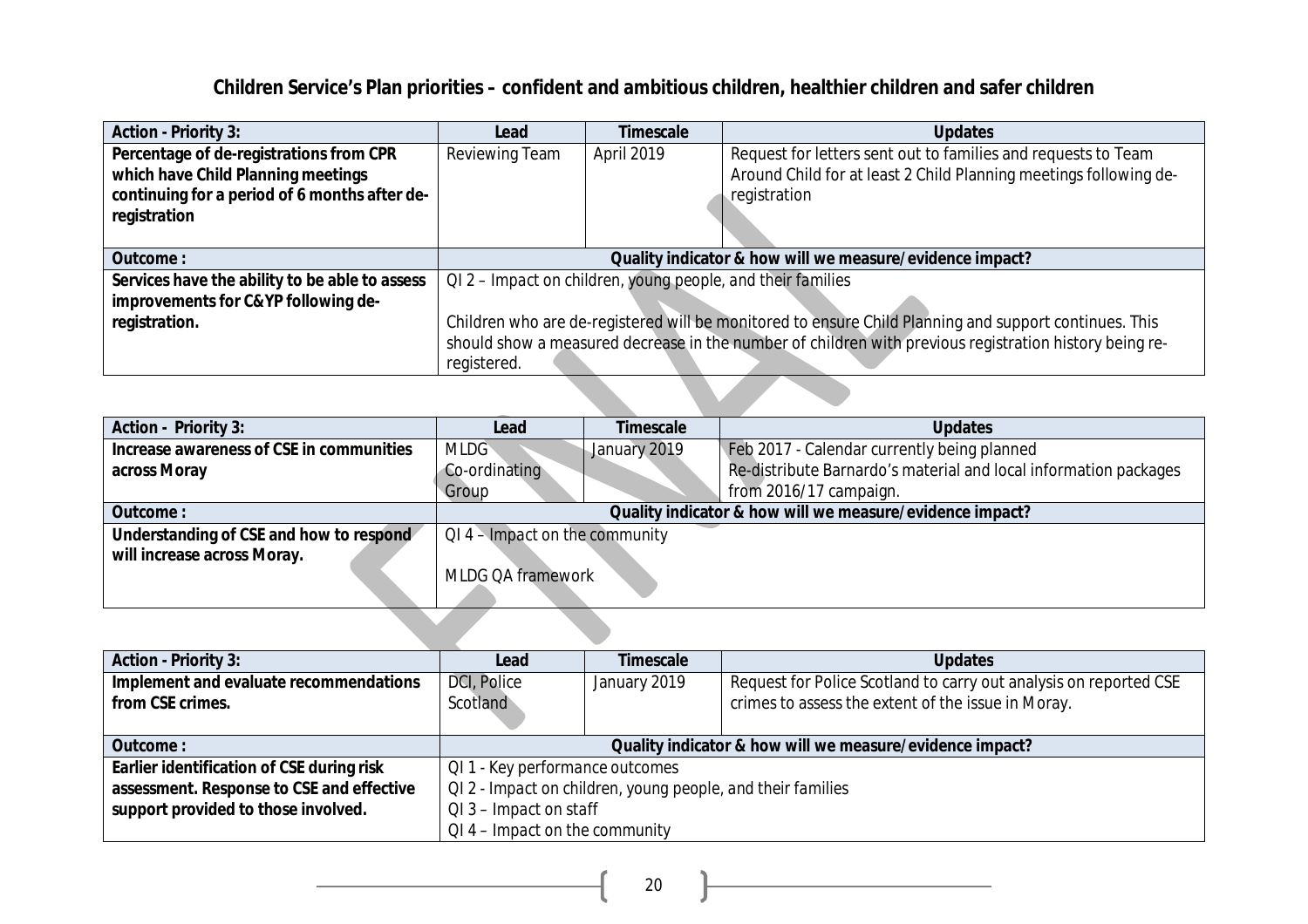| QI 5 - Delivery of key processes                                                                                                               |
|------------------------------------------------------------------------------------------------------------------------------------------------|
| Improved support provided to those who have suffered from CSE and Risk Assessment indicates future<br>planning. Improvements presented to CPC. |

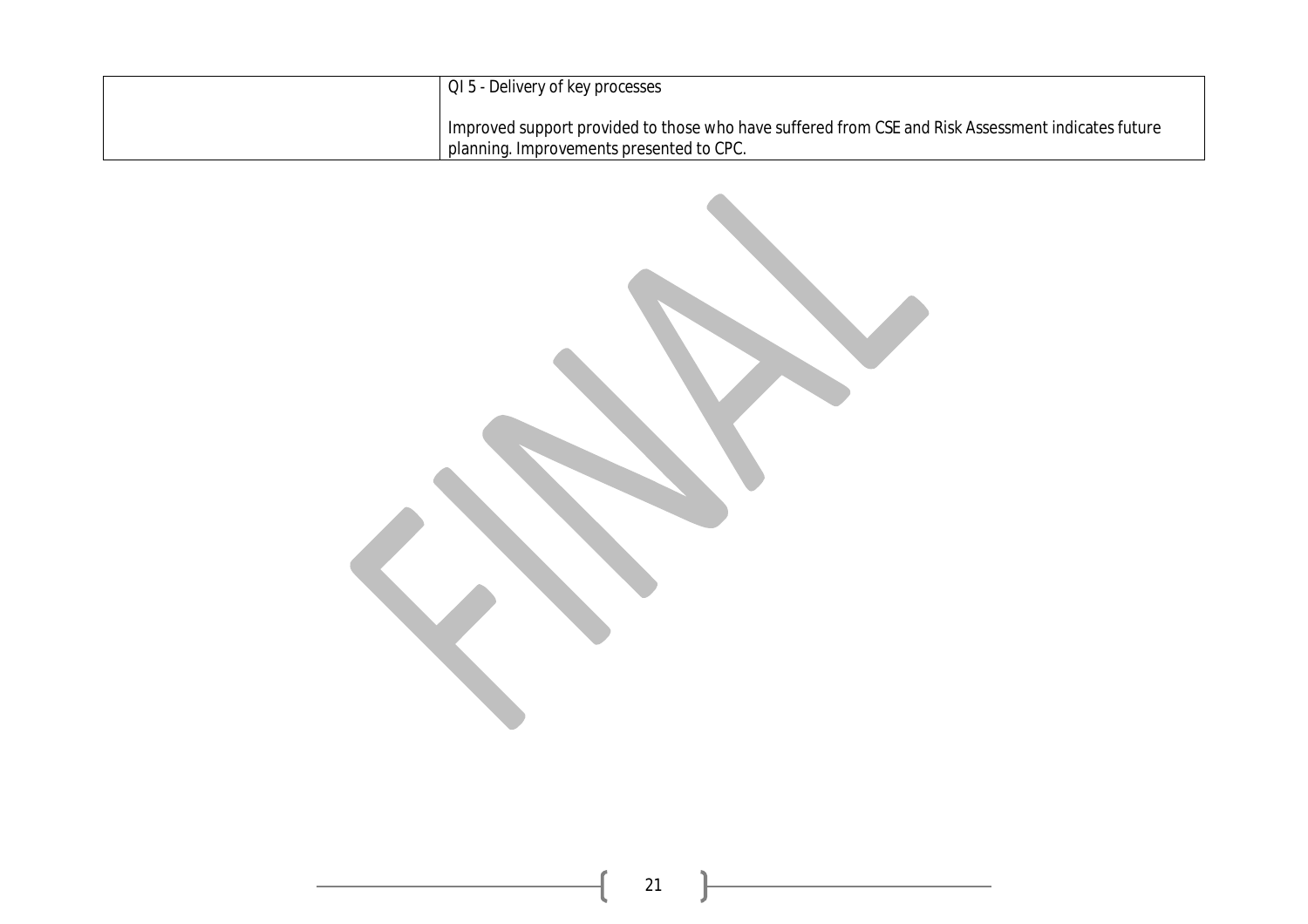## **Inspection Improvement Plan priorities – leadership and governance, neglect and staff supervision**

| <b>Action - A2:</b>                       | Lead                                       | <b>Timescale</b>    | <b>Updates</b>                                                      |  |
|-------------------------------------------|--------------------------------------------|---------------------|---------------------------------------------------------------------|--|
| Ensure staff are aware of information     | Service leads on                           | Immediate           | Service Heads to provide evidence of the audit of staff having read |  |
| sharing processes across child protection | <b>Operational Group</b>                   | <b>End February</b> | and understood the quidance.                                        |  |
| services. Agree and share widely clear    | Head of ICS                                | 2017                |                                                                     |  |
| information sharing guidance and          | Head of Schools                            |                     | Updated information sharing guidance agreed across Grampian         |  |
| processes.                                | and Curriculum                             |                     | and distributed across staff networks                               |  |
|                                           | Development                                |                     |                                                                     |  |
|                                           | Head of Service -                          |                     | <b>Complete</b>                                                     |  |
|                                           | Child Health (NHS)                         |                     |                                                                     |  |
|                                           | D/Superintendent,                          |                     |                                                                     |  |
|                                           | <b>Police Scotland</b>                     |                     |                                                                     |  |
|                                           |                                            |                     |                                                                     |  |
| <b>Outcome:</b>                           |                                            |                     | Quality indicator & how will we measure/evidence impact?            |  |
| Appropriate information sharing for       | QI 7 - Management and support of staff     |                     |                                                                     |  |
| children takes place in a timely manner   | QI 9 - Leadership and direction            |                     |                                                                     |  |
| using agreed processes.                   |                                            |                     |                                                                     |  |
|                                           | Evidenced by multi agency case file audit. |                     |                                                                     |  |
|                                           |                                            |                     |                                                                     |  |
|                                           |                                            |                     |                                                                     |  |

| <b>Action - A3:</b>                              | Lead                                                                                                               | <b>Timescale</b>                      | <b>Updates</b>               |  |
|--------------------------------------------------|--------------------------------------------------------------------------------------------------------------------|---------------------------------------|------------------------------|--|
| Ensure all staff understand current multi agency | Moray CPC                                                                                                          | <b>July 2018</b>                      | Instruction from COG issued  |  |
| child protection guidance and their roles and    |                                                                                                                    |                                       | CP training MLDG             |  |
| responsibilities.                                |                                                                                                                    |                                       | Guidance updated on webpages |  |
|                                                  |                                                                                                                    |                                       |                              |  |
|                                                  |                                                                                                                    |                                       | <b>Complete</b>              |  |
| Outcome:                                         | Quality indicator & how will we measure/evidence impact?                                                           |                                       |                              |  |
|                                                  |                                                                                                                    | QI7 - Management and support of staff |                              |  |
| <b>Stuff fully aware of Child Protection</b>     | QI 9 - Leadership and direction                                                                                    |                                       |                              |  |
| responsibilities and how to deal with concerns   |                                                                                                                    |                                       |                              |  |
| as per local guidance.                           | Multi agency self-evaluation will provide assurance that Child Protection processes are being followed by staff in |                                       |                              |  |
|                                                  | Moray. Audit reports to be submitted.                                                                              |                                       |                              |  |

| <b>Action</b><br>'NJ.                                    | Lead        | imescale                  | <b>Updates</b> |
|----------------------------------------------------------|-------------|---------------------------|----------------|
| v of risk assessments<br><b>Improve</b><br>: the quality | <b>MLDG</b> | 'I 2014<br>- April 20 i . |                |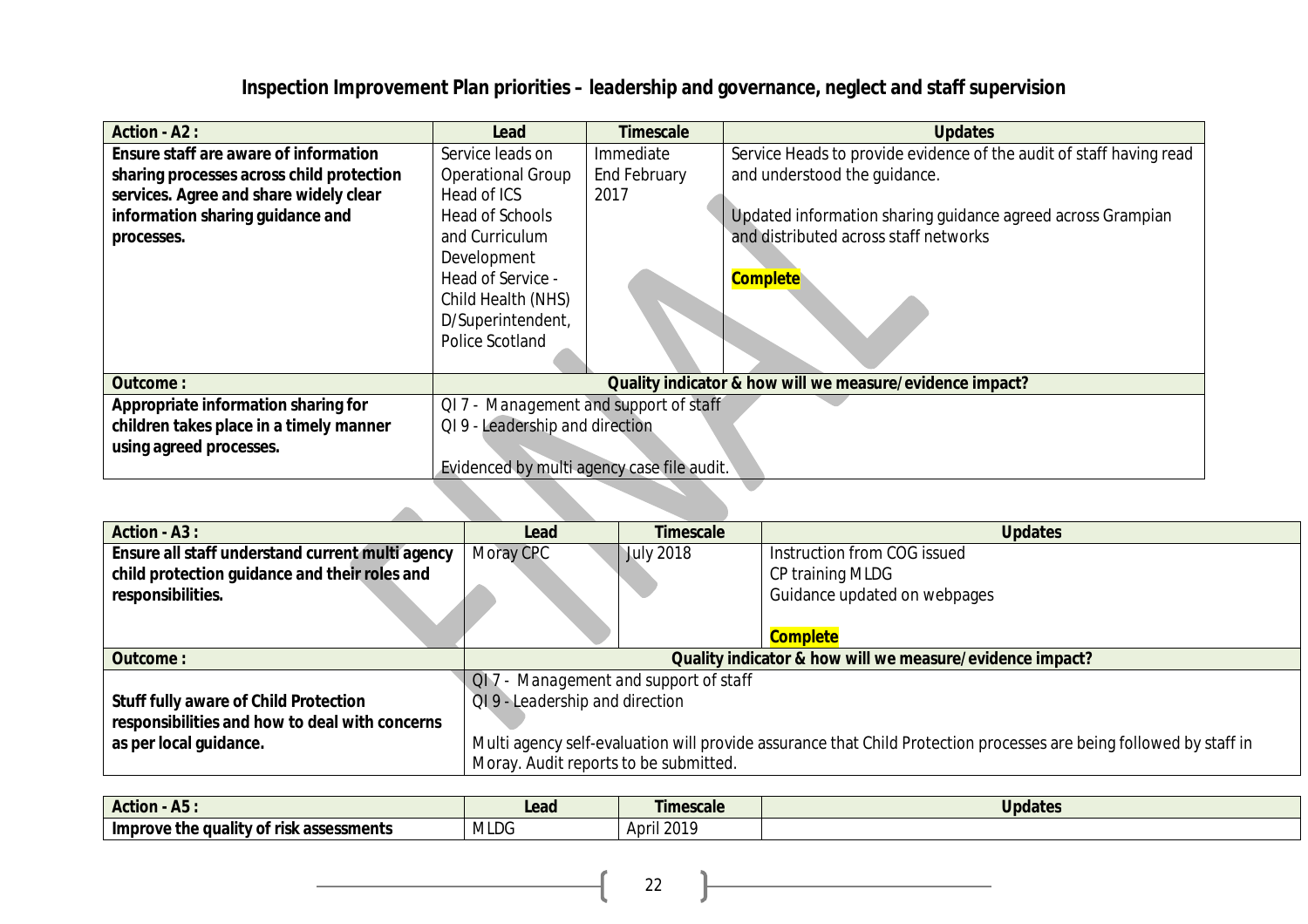|                                                | <b>GIRFEC Group</b>                                                                              |                                                          |  |  |  |
|------------------------------------------------|--------------------------------------------------------------------------------------------------|----------------------------------------------------------|--|--|--|
|                                                | All Service Leads                                                                                |                                                          |  |  |  |
| Outcome:                                       |                                                                                                  | Quality indicator & how will we measure/evidence impact? |  |  |  |
| Evidence of improved outcomes through          | QI 1 - Key performance outcomes                                                                  |                                                          |  |  |  |
| improvement in the quality of risk assessments | QI 2 - Impact on children, young people, and their families                                      |                                                          |  |  |  |
| carried out.                                   | $QI$ 3 – Impact on staff                                                                         |                                                          |  |  |  |
|                                                |                                                                                                  | QI 7 - Management and support of staff                   |  |  |  |
|                                                |                                                                                                  |                                                          |  |  |  |
|                                                | Improvement in the quality and impact of Child's Plan for Children and Young People across Moray |                                                          |  |  |  |
|                                                |                                                                                                  |                                                          |  |  |  |
|                                                |                                                                                                  |                                                          |  |  |  |

| <b>Action - A7:</b>                            | Lead                                                                                                         | Timescale    | <b>Updates</b>                                                              |  |
|------------------------------------------------|--------------------------------------------------------------------------------------------------------------|--------------|-----------------------------------------------------------------------------|--|
| Develop an approach to review chronologies to  | <b>MLDG</b>                                                                                                  | October 2018 | Recent CI quidance to be incorporated into MLDG chronology training         |  |
| improve quality and risk identification. On a  | <b>MAPH</b>                                                                                                  |              |                                                                             |  |
| tiered approach line managers to review        | <b>GIRFEC Group</b>                                                                                          |              | Some good practice identified in some cases to date. Issues with info       |  |
| chronologies for all children on the Child     |                                                                                                              |              | sharing have limited multi-agency file reading (agencies have to read their |  |
| Protection Register, Looked After Children and |                                                                                                              |              | own files only). Further action to gather examples of good practice for use |  |
| open cases.                                    |                                                                                                              |              | in training                                                                 |  |
|                                                |                                                                                                              |              |                                                                             |  |
| Outcome:                                       | Quality indicator & how will we measure/evidence impact?                                                     |              |                                                                             |  |
| Risks to children will be identified and acted | QI2 - Impact on children, young people, and their families                                                   |              |                                                                             |  |
| upon earlier.                                  | QI 3 - Impact on staff                                                                                       |              |                                                                             |  |
|                                                | QI 5 - Delivery of key processes                                                                             |              |                                                                             |  |
|                                                | QI 7 - Management and support of staff                                                                       |              |                                                                             |  |
|                                                |                                                                                                              |              |                                                                             |  |
|                                                | Training on chronologies will have taken place. Staff feel confident creating and interpreting chronologies. |              |                                                                             |  |
|                                                |                                                                                                              |              |                                                                             |  |
|                                                |                                                                                                              |              |                                                                             |  |
| $\mathbf{A}$                                   | .                                                                                                            | $-1$         | .                                                                           |  |

| <b>Action - A8:</b>                                                                            | Lead                                                     | <b>Timescale</b> | <b>Updates</b>                                                                                                                                                                |
|------------------------------------------------------------------------------------------------|----------------------------------------------------------|------------------|-------------------------------------------------------------------------------------------------------------------------------------------------------------------------------|
| Develop and deliver multi-agency chronology<br>training to staff across the Moray partnership. | <b>MLDG</b>                                              | January 2018     | Training has already taken place and more is planned for 2017-2018<br>training calendar.<br>Report submitted to Children & Young People's Partnership on 7 <sup>th</sup> Feb. |
| Outcome:                                                                                       | Quality indicator & how will we measure/evidence impact? |                  |                                                                                                                                                                               |
| Risks to children will be identified and acted                                                 | QI 1- Key performance outcomes                           |                  |                                                                                                                                                                               |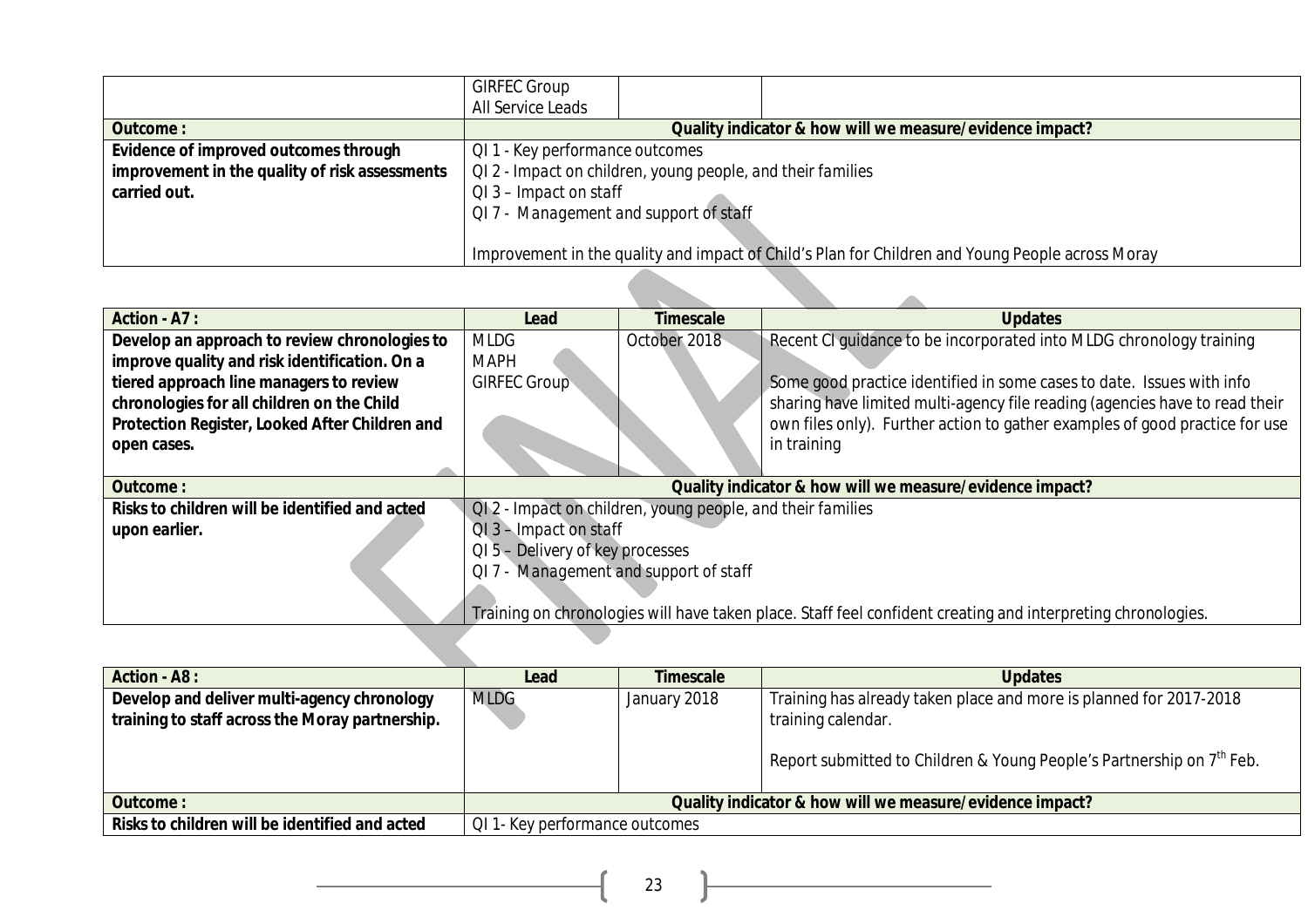| upon earlier. | QI 2 - Impact on children, young people, and their families                                     |  |  |
|---------------|-------------------------------------------------------------------------------------------------|--|--|
|               | $QI$ 3 – Impact on staff                                                                        |  |  |
|               | $QI$ 4 – Impact on the community                                                                |  |  |
|               | QI 7 - Management and support of staff                                                          |  |  |
|               | QI 9 - Leadership and direction                                                                 |  |  |
|               |                                                                                                 |  |  |
|               | Evaluation of training delivered and review of processes by management should show improvement. |  |  |

| <b>Action - A9:</b>                         | Lead                               | <b>Timescale</b> | <b>Updates</b>                                                                        |
|---------------------------------------------|------------------------------------|------------------|---------------------------------------------------------------------------------------|
| Identify to staff examples of excellence in | QAPP                               | April 2018       | Care Inspectorate model has been taken and adapted for Moray example                  |
| chronologies, risk assessments and Child's  |                                    |                  | of MA chronology pre SW intervention.                                                 |
| Plans.                                      |                                    |                  | More comprehensive MA chronology example with SW intervention being                   |
|                                             |                                    |                  | developed currently by QAPP.                                                          |
|                                             |                                    |                  | Both examples will be posted on QAPP webpage when completed.                          |
|                                             |                                    |                  |                                                                                       |
|                                             |                                    |                  | Work ongoing with ASGs to identify examples of good practice for Child's              |
|                                             |                                    |                  | Plans.                                                                                |
|                                             |                                    |                  |                                                                                       |
| Outcome:                                    |                                    |                  | Quality indicator & how will we measure/evidence impact?                              |
| Staff become familiar with recognising      | $QI.8$ – Partnership and resources |                  |                                                                                       |
| excellence.                                 | QI 9 - Leadership and direction    |                  |                                                                                       |
|                                             |                                    |                  |                                                                                       |
|                                             |                                    |                  | Ongoing review processes by management and QAPP will show improvement in these areas. |
|                                             |                                    |                  |                                                                                       |
|                                             |                                    |                  |                                                                                       |

| Action - A11 :                           | Lead                                                     | <b>Timescale</b> | <b>Updates</b>                                                                                                                                                        |
|------------------------------------------|----------------------------------------------------------|------------------|-----------------------------------------------------------------------------------------------------------------------------------------------------------------------|
| Ensure learning outcomes from audit/case | Head of Integrated                                       | May 2017         | All recent learning has been captured in either this improvement plan                                                                                                 |
| reviews are embedded into practice.      | <b>Children's Services</b>                               |                  |                                                                                                                                                                       |
|                                          |                                                          |                  | Work is on-going both further to file reading exercises and MAPH meetings<br>to ensure learning is highlighted, embedded and practice changes made<br>where required. |
|                                          |                                                          |                  | Progress the PRISM methodology as means of feedback from SCR group.                                                                                                   |
| <b>Outcome:</b>                          | Quality indicator & how will we measure/evidence impact? |                  |                                                                                                                                                                       |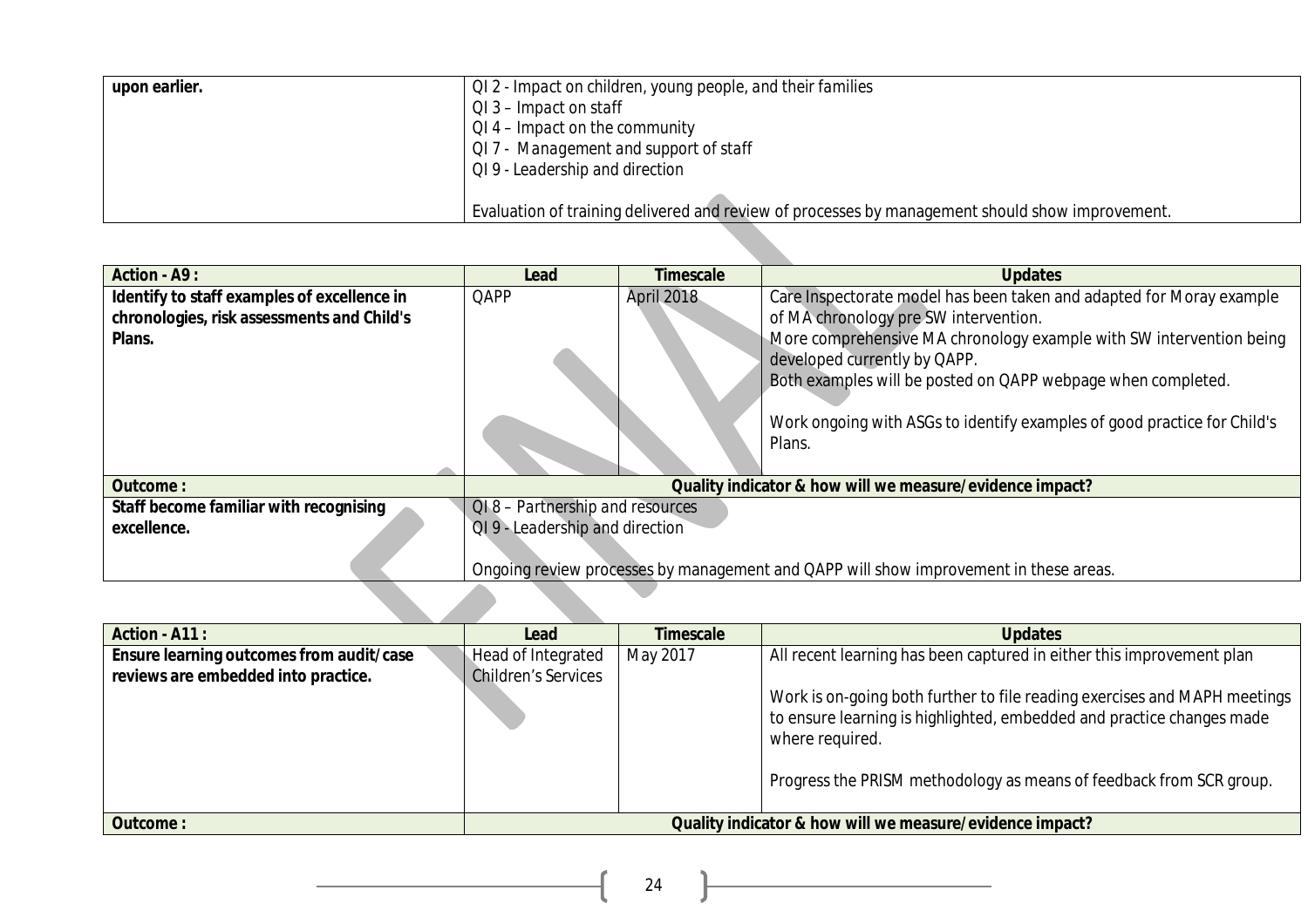| Improved outcomes for children.            | QI 1 - Key performance outcomes                                                           |  |  |  |
|--------------------------------------------|-------------------------------------------------------------------------------------------|--|--|--|
| Earlier response and recognition of needs. | QI 2 - Impact on children, young people, and their families                               |  |  |  |
|                                            | QI 3 – Impact on staff                                                                    |  |  |  |
|                                            | QI 5 - Delivery of key processes                                                          |  |  |  |
|                                            |                                                                                           |  |  |  |
|                                            | Improvement demonstrated in children's records and through agreed performance indicators. |  |  |  |
|                                            | PRISM process to be trialled in Moray.                                                    |  |  |  |

| Action - A13:                               | Lead                                                     | <b>Timescale</b> | <b>Updates</b>                                                                                                  |
|---------------------------------------------|----------------------------------------------------------|------------------|-----------------------------------------------------------------------------------------------------------------|
| Resolve differences regarding thresholds of | Children's Panel                                         | August 2018      | Proposing file audits with SCRA; monitoring of conversion numbers of                                            |
| concern between services including the      | Liaison Group                                            |                  | cases with SCRA                                                                                                 |
| <b>Children's Reporter.</b>                 | Head of ICS                                              |                  | SCR group established and meeting regularly.                                                                    |
|                                             | Locality Reporter                                        |                  | Reviewed no of cases to date and progressed to learning reviews                                                 |
|                                             | Manager                                                  |                  | Date set for multi-agency learning session in March 2018                                                        |
| <b>Outcome:</b>                             | Quality indicator & how will we measure/evidence impact? |                  |                                                                                                                 |
| Shared understanding of evidential          | QI8-Partnership and resources                            |                  |                                                                                                                 |
| requirements for reports to the Children's  | QI 9 - Leadership and direction                          |                  |                                                                                                                 |
| Reporter.                                   |                                                          |                  |                                                                                                                 |
|                                             |                                                          |                  | Improved timescales for decision making by Reporter evidenced in reports as well as clarity of decision making. |
|                                             |                                                          |                  |                                                                                                                 |

| <b>Action - A2:</b>                            | Lead                                                | Timescale                                                  | <b>Updates</b>                                           |  |
|------------------------------------------------|-----------------------------------------------------|------------------------------------------------------------|----------------------------------------------------------|--|
| Establish current assessment processes,        | <b>Neglect Group</b>                                | August 2018                                                | Group to be established by March 2017                    |  |
| collective understanding and approach to       |                                                     |                                                            | Action plan from group to be in place by June 2017       |  |
| neglect across Moray                           |                                                     |                                                            | Action plan reviewed and refreshed Feb 2018              |  |
| <b>Outcome:</b>                                |                                                     |                                                            | Quality indicator & how will we measure/evidence impact? |  |
| Increased awareness and understanding of       |                                                     | QI 1 - Key performance outcomes                            |                                                          |  |
| neglect, particularly the cumulative effect,   |                                                     | QI2 - Impact on children, young people, and their families |                                                          |  |
| across Children's Services in Moray. A more    | $QI$ 3 – Impact on staff                            |                                                            |                                                          |  |
| robust and effective approach to responding to | $QI$ 4 – Impact on the community                    |                                                            |                                                          |  |
| Neglect.                                       | QI 5 – Delivery of key processes                    |                                                            |                                                          |  |
|                                                | QI 6 - Policy, service and development and planning |                                                            |                                                          |  |
|                                                | QI 7 - Management and support of staff              |                                                            |                                                          |  |
|                                                | QI 8 - Partnership and resources                    |                                                            |                                                          |  |
|                                                | QI 9 - Leadership and direction                     |                                                            |                                                          |  |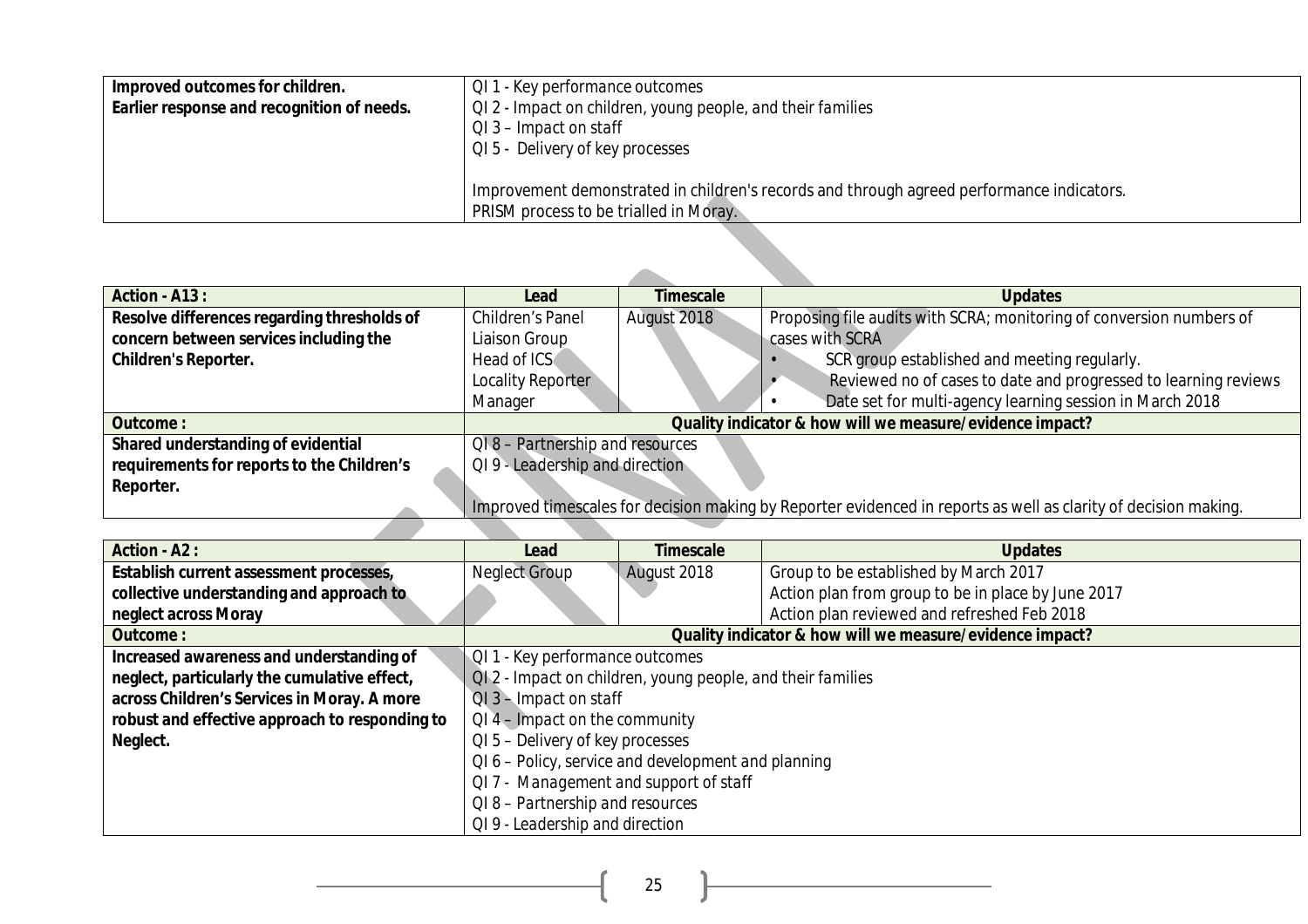| Earlier identification of neglect, earlier support for children, young people and families which can be demonstrated in |
|-------------------------------------------------------------------------------------------------------------------------|
| Child's Plans. Increase in Neglect being identified early and responded to effectively.                                 |

| <b>Action - B2:</b>                                | Lead                                                                                                                   | Timescale                        | <b>Updates</b>                                                                        |  |  |
|----------------------------------------------------|------------------------------------------------------------------------------------------------------------------------|----------------------------------|---------------------------------------------------------------------------------------|--|--|
| Improve the quality of initial risk assessments of | <b>MLDG</b>                                                                                                            | December 2017                    | Training underway by MLDG for 2017                                                    |  |  |
| children to ensure they are timely and take        |                                                                                                                        |                                  | Evidence report to be submitted by end of February 18                                 |  |  |
| account of any accumulation of concerns.           |                                                                                                                        |                                  |                                                                                       |  |  |
|                                                    |                                                                                                                        |                                  | Under discussion at Executive Leadership Group                                        |  |  |
|                                                    |                                                                                                                        |                                  |                                                                                       |  |  |
| <b>Outcome:</b>                                    | Quality indicator & how will we measure/evidence impact?                                                               |                                  |                                                                                       |  |  |
| Evidence of improved outcomes through              | QI 1 - Key performance outcomes                                                                                        |                                  |                                                                                       |  |  |
| improvement in the quality of risk assessments     | QI 2 - Impact on children, young people, and their families                                                            |                                  |                                                                                       |  |  |
| carried out.                                       | $QI$ 3 – Impact on staff                                                                                               |                                  |                                                                                       |  |  |
|                                                    |                                                                                                                        | $QI$ 4 – Impact on the community |                                                                                       |  |  |
|                                                    | QI 5 - Delivery of key processes                                                                                       |                                  |                                                                                       |  |  |
|                                                    | QI9 - Leadership and direction                                                                                         |                                  |                                                                                       |  |  |
|                                                    |                                                                                                                        |                                  |                                                                                       |  |  |
|                                                    | Suite of risk assessment tools and guidance will deliver improved outcomes for children through earlier identification |                                  |                                                                                       |  |  |
|                                                    | of risk.                                                                                                               |                                  |                                                                                       |  |  |
|                                                    |                                                                                                                        |                                  | Case file audits will evidence decisive and effective action and use of agreed tools. |  |  |

| Action - B3 :                                                             | Lead                                                        | <b>Timescale</b> | <b>Updates</b>                                                          |
|---------------------------------------------------------------------------|-------------------------------------------------------------|------------------|-------------------------------------------------------------------------|
| Improve planning for children on the Child<br><b>Protection Register.</b> | Moray CPC                                                   | December 2017    | Check process in place and if satisfied, then complete task             |
| <b>Outcome:</b>                                                           | Quality indicator & how will we measure/evidence impact?    |                  |                                                                         |
| Concerns identified are reduced for Children on                           | QI 1 - Key performance outcomes                             |                  |                                                                         |
| the Child Protection Register.                                            | QI 2 - Impact on children, young people, and their families |                  |                                                                         |
|                                                                           |                                                             |                  | Evidence of reviews and improvement in outcomes for identified children |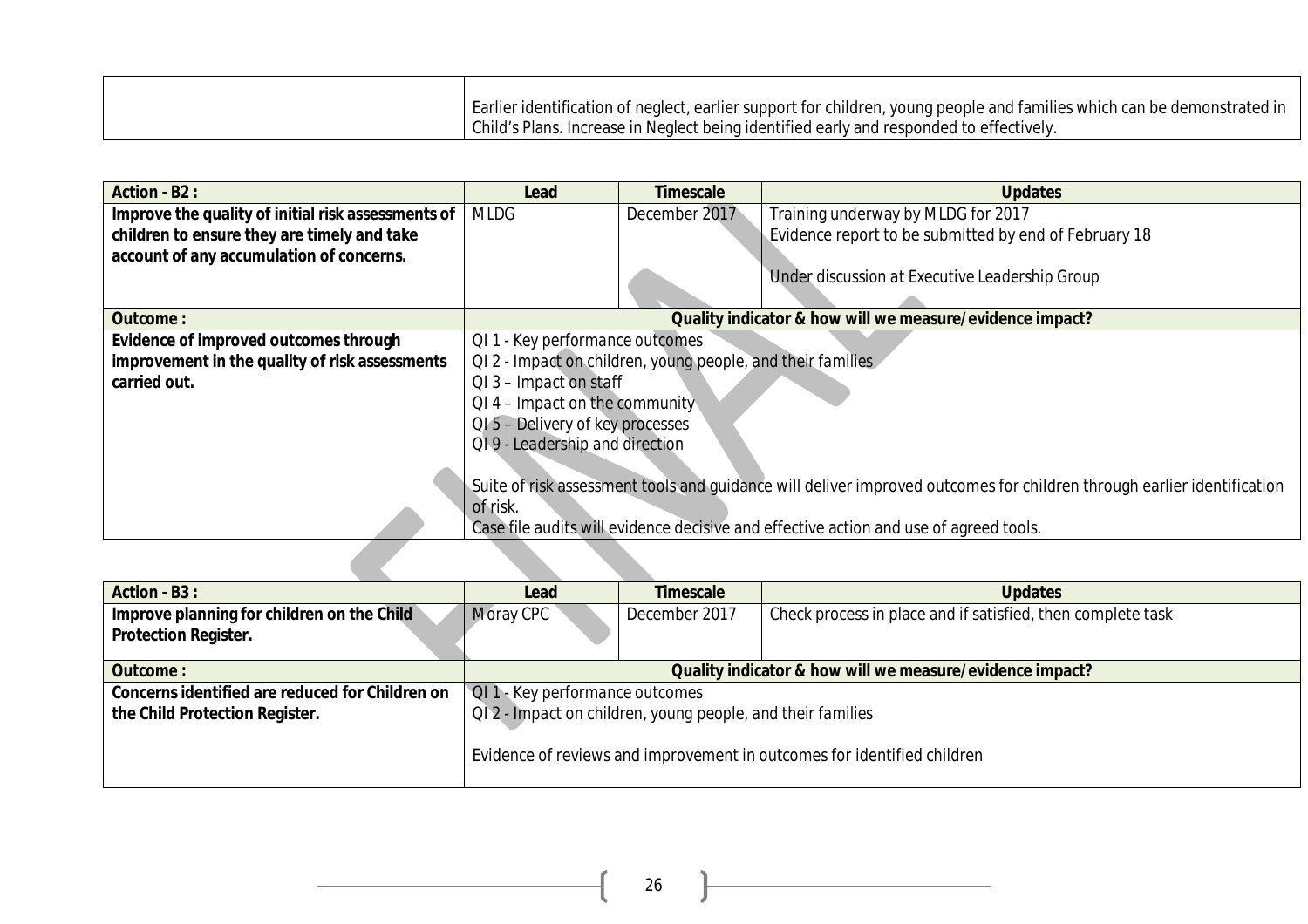| Action - B5 :                              | Lead                                                                                                               | <b>Timescale</b> | <b>Updates</b>                                               |
|--------------------------------------------|--------------------------------------------------------------------------------------------------------------------|------------------|--------------------------------------------------------------|
| Ensure health assessments are carried out  | Neglect Group                                                                                                      | April 2017       | Evidence in case files of earlier intervention.              |
| for children identified as suffering from  |                                                                                                                    |                  | Pathway developed by Neglect Working Group; feedback on this |
| neglect                                    |                                                                                                                    |                  | being generated back to Neglect Group                        |
|                                            |                                                                                                                    |                  |                                                              |
|                                            |                                                                                                                    |                  | <b>Complete</b>                                              |
|                                            |                                                                                                                    |                  |                                                              |
| <b>Outcome:</b>                            | Quality indicator & how will we measure/evidence impact?                                                           |                  |                                                              |
| Children suffering from Neglect have their | QI 1 - Key performance outcomes                                                                                    |                  |                                                              |
| needs met                                  | QI 2 - Impact on children, young people, and their families                                                        |                  |                                                              |
|                                            |                                                                                                                    |                  |                                                              |
|                                            | Earlier identification of children suffering from neglect. Evidence in case files of earlier intervention. Neglect |                  |                                                              |
|                                            | medicals identified at earliest opportunity - IRDs.                                                                |                  |                                                              |
|                                            |                                                                                                                    |                  |                                                              |
|                                            |                                                                                                                    |                  |                                                              |

| <b>Action - D2:</b>                       | Lead                                                                                               | <b>Timescale</b> | <b>Updates</b>                                               |  |  |
|-------------------------------------------|----------------------------------------------------------------------------------------------------|------------------|--------------------------------------------------------------|--|--|
| Develop a suite of key performance        | Moray CPC                                                                                          | April 2017       | Over the past 12 months Moray CPC has reviewed, updated, and |  |  |
| information to allow the Child Protection |                                                                                                    |                  | delivered a new Performance Management Report.               |  |  |
| Committee to measure progress and         |                                                                                                    |                  |                                                              |  |  |
| improvements in key areas.                |                                                                                                    |                  | <b>Complete</b>                                              |  |  |
|                                           |                                                                                                    |                  |                                                              |  |  |
| Outcome:                                  | Quality indicator & how will we measure/evidence impact?                                           |                  |                                                              |  |  |
| The Child Protection Committee will       | QI 1 - Key performance outcomes                                                                    |                  |                                                              |  |  |
| evidence improvement in key areas.        | QI8 - Partnership and resources                                                                    |                  |                                                              |  |  |
|                                           | QI9 - Leadership and direction                                                                     |                  |                                                              |  |  |
|                                           |                                                                                                    |                  |                                                              |  |  |
|                                           | Performance information will demonstrate improvement in key areas and inform the annual work plan. |                  |                                                              |  |  |
|                                           |                                                                                                    |                  |                                                              |  |  |
|                                           |                                                                                                    |                  |                                                              |  |  |
|                                           |                                                                                                    |                  |                                                              |  |  |

| Action - E3 :                                   | Lead      | <b>Timescale</b> | <b>Updates</b>                                               |
|-------------------------------------------------|-----------|------------------|--------------------------------------------------------------|
| <b>Explore learning opportunities for teams</b> | Moray CPC | August 2018      | Visit in December to showcase this. Update to be provided in |
| around the child.                               |           |                  | March 18.                                                    |
|                                                 |           |                  |                                                              |
|                                                 |           |                  | PRISM to be used by SCR group as per Action A11.             |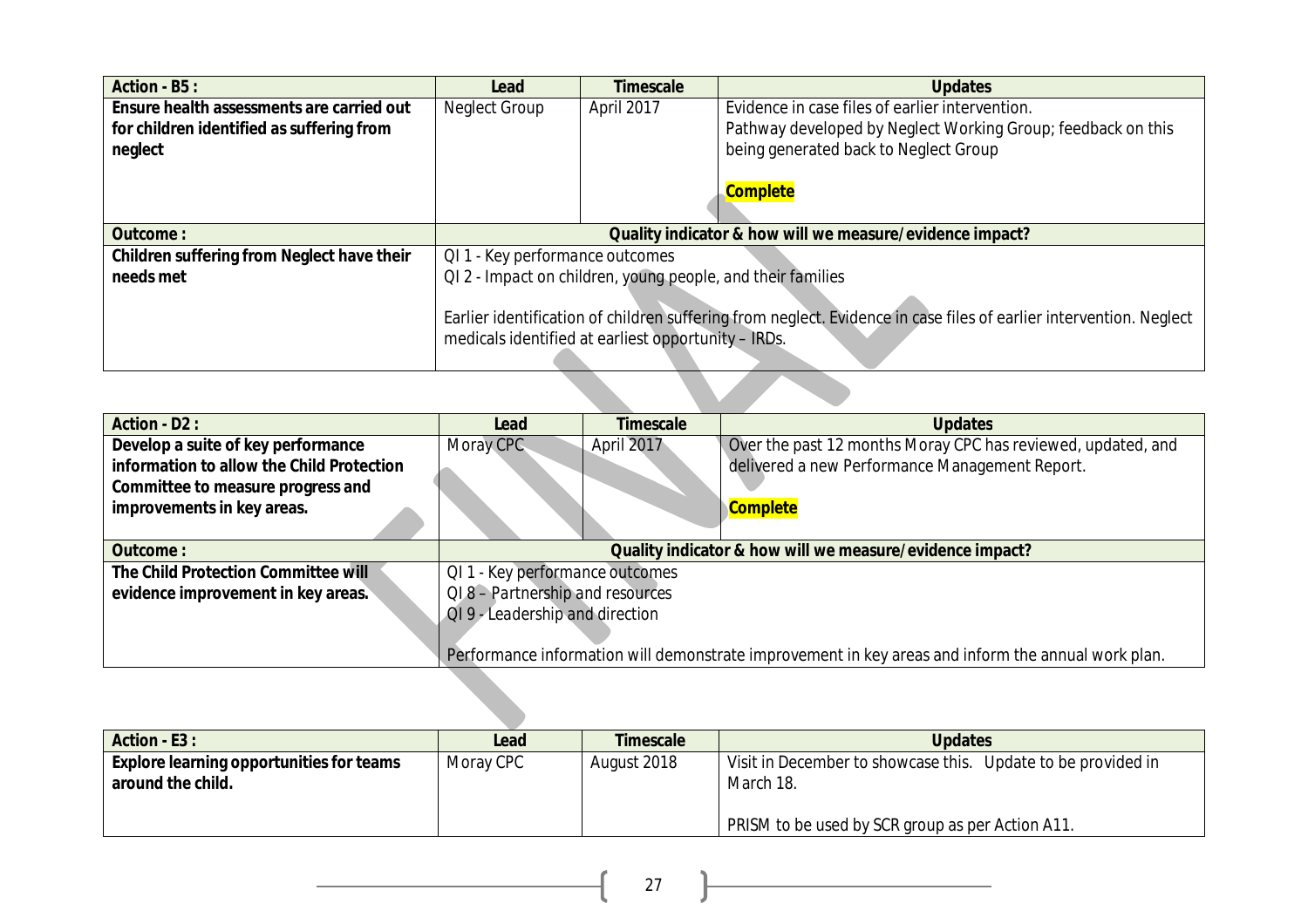| Outcome:                                   | Quality indicator & how will we measure/evidence impact?                        |  |                                                             |  |  |
|--------------------------------------------|---------------------------------------------------------------------------------|--|-------------------------------------------------------------|--|--|
| Explore the PRISM process for learning to  |                                                                                 |  | QI 2 - Impact on children, young people, and their families |  |  |
| provide opportunities for teams around the | $QI$ 3 – Impact on staff                                                        |  |                                                             |  |  |
| child to come together to improved shared  | QI7 - Management and support of staff                                           |  |                                                             |  |  |
| understanding.                             | QI8-Partnership and resources                                                   |  |                                                             |  |  |
|                                            |                                                                                 |  |                                                             |  |  |
|                                            | Evidence of process being used and learning identified leading to improvements. |  |                                                             |  |  |